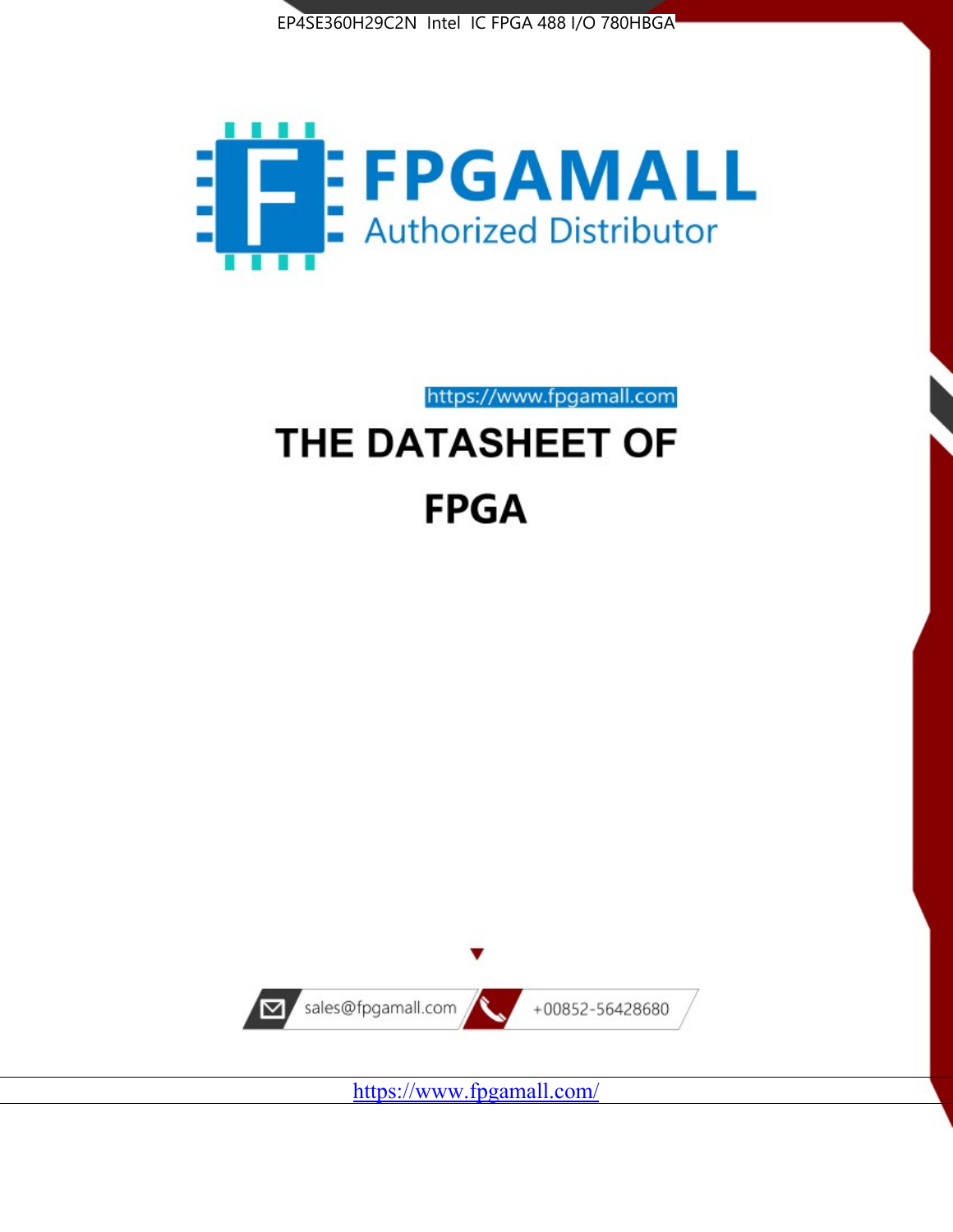EP4SE360H29C2N Intel IC FPGA 488 I/O 780HBGA



# **1. Overview for the Stratix IV Device Family**

**SIV51001-3.5**

Altera® Stratix® IV FPGAs deliver a breakthrough level of system bandwidth and power efficiency for high-end applications, allowing you to innovate without compromise. Stratix IV FPGAs are based on the Taiwan Semiconductor Manufacturing Company (TSMC) 40-nm process technology and surpass all other high-end FPGAs, with the highest logic density, most transceivers, and lowest power requirements.

The Stratix IV device family contains three optimized variants to meet different application requirements:

- Stratix IV E (Enhanced) FPGAs—up to 813,050 logic elements (LEs), 33,294 kilobits (Kb) RAM, and 1,288 18 x 18 bit multipliers
- Stratix IV GX transceiver FPGAs—up to 531,200 LEs, 27,376 Kb RAM, 1,288 18 x 18-bit multipliers, and 48 full-duplex clock data recovery (CDR)-based transceivers at up to 8.5 Gbps
- Stratix IV GT—up to 531,200 LEs, 27,376 Kb RAM, 1,288 18 x 18-bit multipliers, and 48 full-duplex CDR-based transceivers at up to 11.3 Gbps

The complete Altera high-end solution includes the lowest risk, lowest total cost path to volume using HardCopy® IV ASICs for all the family variants, a comprehensive portfolio of application solutions customized for end-markets, and the industry leading Quartus® II software to increase productivity and performance.

f For information about upcoming Stratix IV device features, refer to the *[Upcoming](http://www.altera.com/literature/hb/stratix-iv/uf01001.pdf?GSA_pos=2&WT.oss_r=1&WT.oss=upcoming)  [Stratix IV Device Features](http://www.altera.com/literature/hb/stratix-iv/uf01001.pdf?GSA_pos=2&WT.oss_r=1&WT.oss=upcoming)* document.

f For information about changes to the currently published *Stratix IV Device Handbook*, refer to the *[Addendum to the Stratix IV Device Handbook](http://www.altera.com/literature/hb/stratix-iv/stx4_siv54002.pdf)* chapter.

This chapter contains the following sections:

- "Feature Summary" on page 1–2
- "Architecture Features" on page 1–6
- "Integrated Software Platform" on page 1–19
- "Ordering Information" on page 1–19

@2016 Altera Corporation. All rights reserved. ALTERA, ARRIA, CYCLONE, HARDCOPY, MAX, MEGACORE, NIOS, QUARTUS and STRATIX words and logos are trademarks of Altera Corporation and registered in the U.S. Patent and Trademark



Stratix IV Device Handbook Volume 1 January 2016

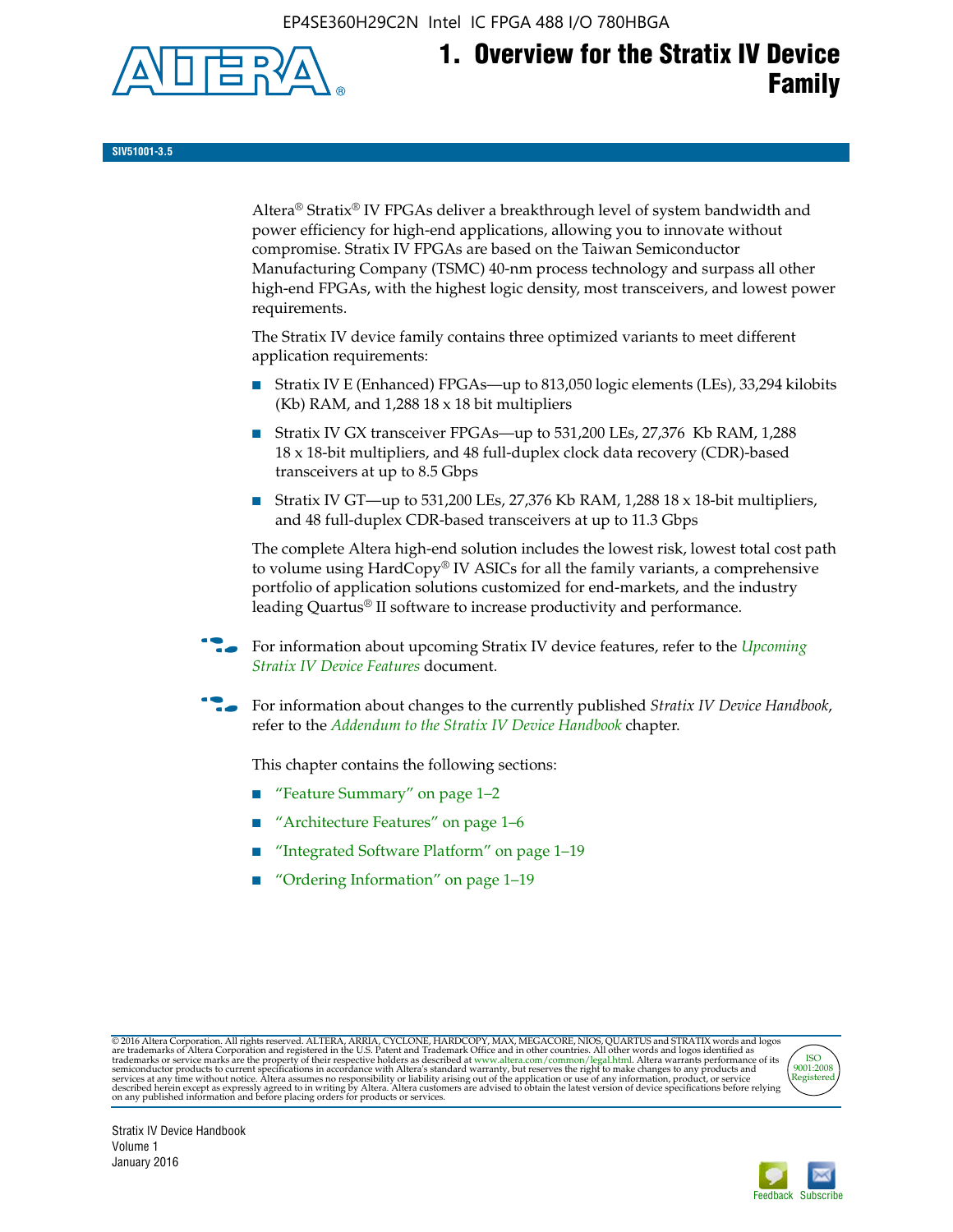## **Feature Summary**

The following list summarizes the Stratix IV device family features:

- Up to 48 full-duplex CDR-based transceivers in Stratix IV GX and GT devices supporting data rates up to 8.5 Gbps and 11.3 Gbps, respectively
- Dedicated circuitry to support physical layer functionality for popular serial protocols, such as PCI Express (PCIe) (PIPE) Gen1 and Gen2, Gbps Ethernet (GbE), Serial RapidIO, SONET/SDH, XAUI/HiGig, (OIF) CEI-6G, SD/HD/3G-SDI, Fibre Channel, SFI-5, and Interlaken
- Complete PCIe protocol solution with embedded PCIe hard IP blocks that implement PHY-MAC layer, Data Link layer, and Transaction layer functionality

**For more information, refer to the** *[IP Compiler for PCI Express User Guide](http://www.altera.com/literature/ug/ug_pci_express.pdf)***.** 

- Programmable transmitter pre-emphasis and receiver equalization circuitry to compensate for frequency-dependent losses in the physical medium
- Typical physical medium attachment (PMA) power consumption of 100 mW at 3.125 Gbps and 135 mW at 6.375 Gbps per channel
- 72,600 to 813,050 equivalent LEs per device
- 7,370 to 33,294 Kb of enhanced TriMatrix memory consisting of three RAM block sizes to implement true dual-port memory and FIFO buffers
- High-speed digital signal processing (DSP) blocks configurable as 9 x 9-bit,  $12 \times 12$ -bit,  $18 \times 18$ -bit, and  $36 \times 36$ -bit full-precision multipliers at up to 600 MHz
- Up to 16 global clocks (GCLK), 88 regional clocks (RCLK), and 132 periphery clocks (PCLK) per device
- Programmable power technology that minimizes power while maximizing device performance
- Up to 1,120 user I/O pins arranged in 24 modular I/O banks that support a wide range of single-ended and differential I/O standards
- Support for high-speed external memory interfaces including DDR, DDR2, DDR3 SDRAM, RLDRAM II, QDR II, and QDR II+ SRAM on up to 24 modular I/O banks
- High-speed LVDS I/O support with serializer/deserializer (SERDES), dynamic phase alignment (DPA), and soft-CDR circuitry at data rates up to 1.6 Gbps
- Support for source-synchronous bus standards, including SGMII, GbE, SPI-4 Phase 2 (POS-PHY Level 4), SFI-4.1, XSBI, UTOPIA IV, NPSI, and CSIX-L1
- Pinouts for Stratix IV E devices designed to allow migration of designs from Stratix III to Stratix IV E with minimal PCB impact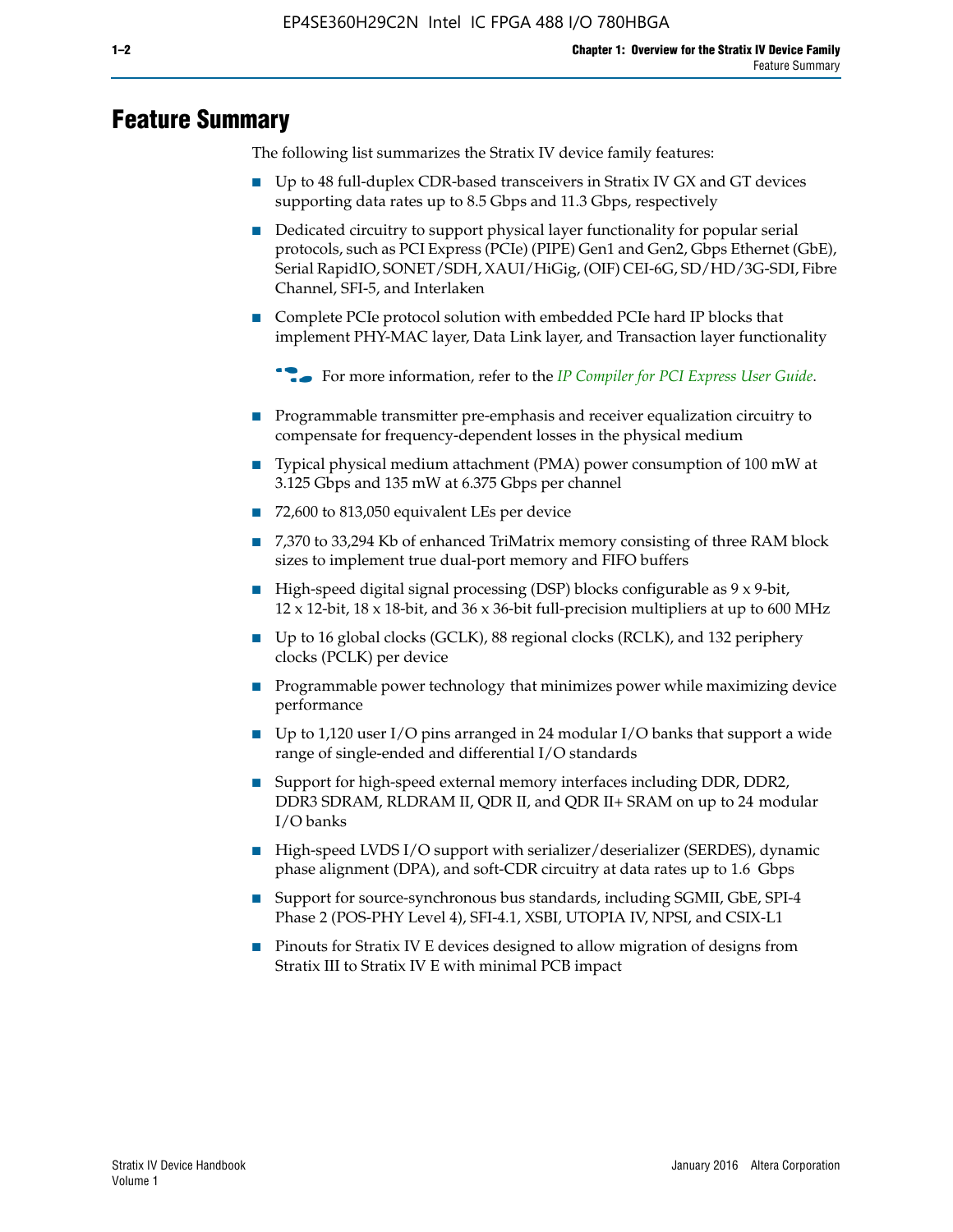## **Stratix IV GX Devices**

Stratix IV GX devices provide up to 48 full-duplex CDR-based transceiver channels per device:

- Thirty-two out of the 48 transceiver channels have dedicated physical coding sublayer (PCS) and physical medium attachment (PMA) circuitry and support data rates between 600 Mbps and 8.5 Gbps
- The remaining 16 transceiver channels have dedicated PMA-only circuitry and support data rates between 600 Mbps and 6.5 Gbps
- **1 The actual number of transceiver channels per device varies with device selection. For** more information about the exact transceiver count in each device, refer to Table 1–1 on page 1–11.
- 1 For more information about transceiver architecture, refer to the *[Transceiver](http://www.altera.com/literature/hb/stratix-iv/stx4_siv52001.pdf)  [Architecture in Stratix IV Devices](http://www.altera.com/literature/hb/stratix-iv/stx4_siv52001.pdf)* chapter.

Figure 1–1 shows a high-level Stratix IV GX chip view.

#### **Figure 1–1. Stratix IV GX Chip View** *(1)*



#### **Note to Figure 1–1:**

(1) Resource counts vary with device selection, package selection, or both.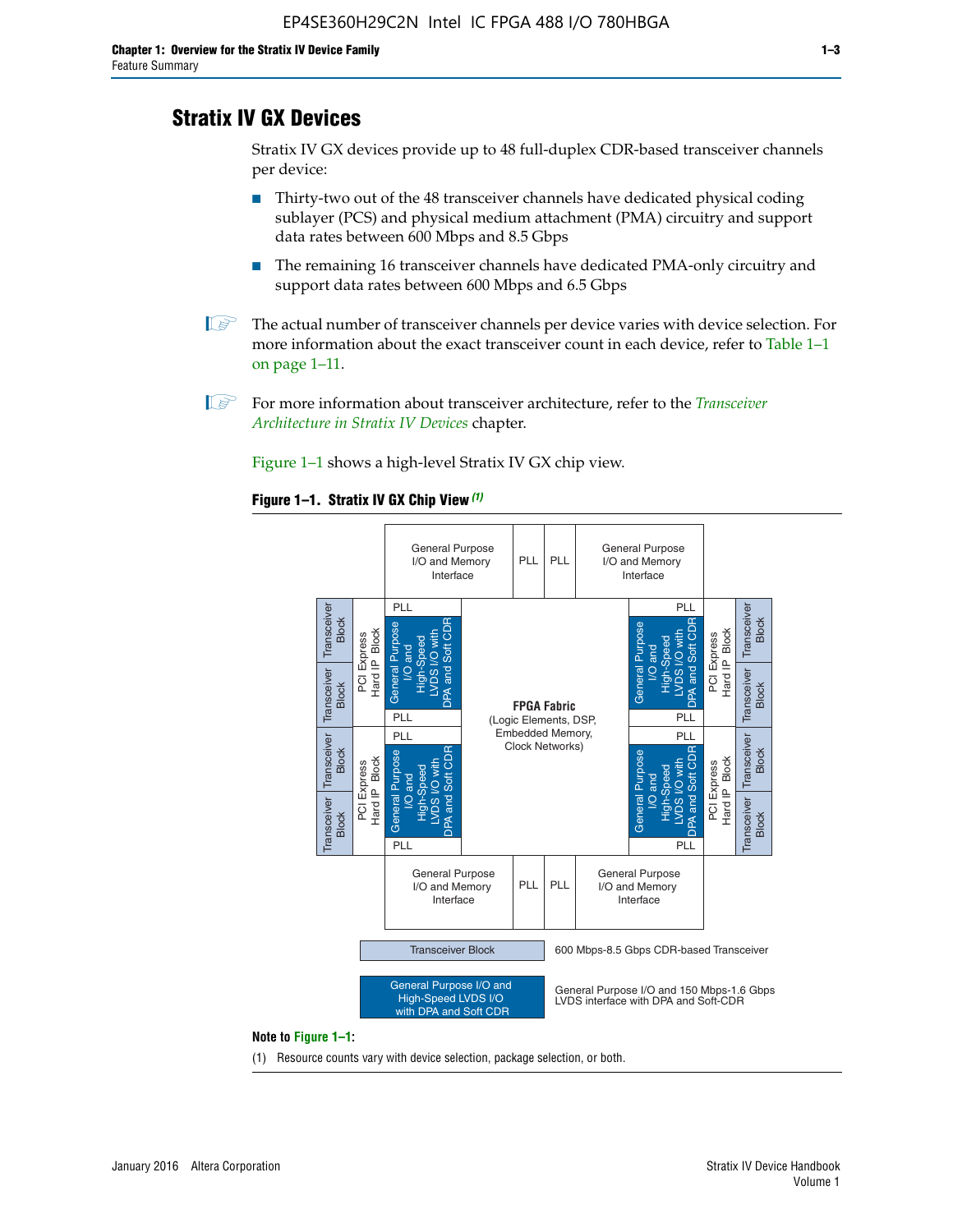## **Stratix IV E Device**

Stratix IV E devices provide an excellent solution for applications that do not require high-speed CDR-based transceivers, but are logic, user I/O, or memory intensive.

Figure 1–2 shows a high-level Stratix IV E chip view.





#### **Note to Figure 1–2:**

(1) Resource counts vary with device selection, package selection, or both.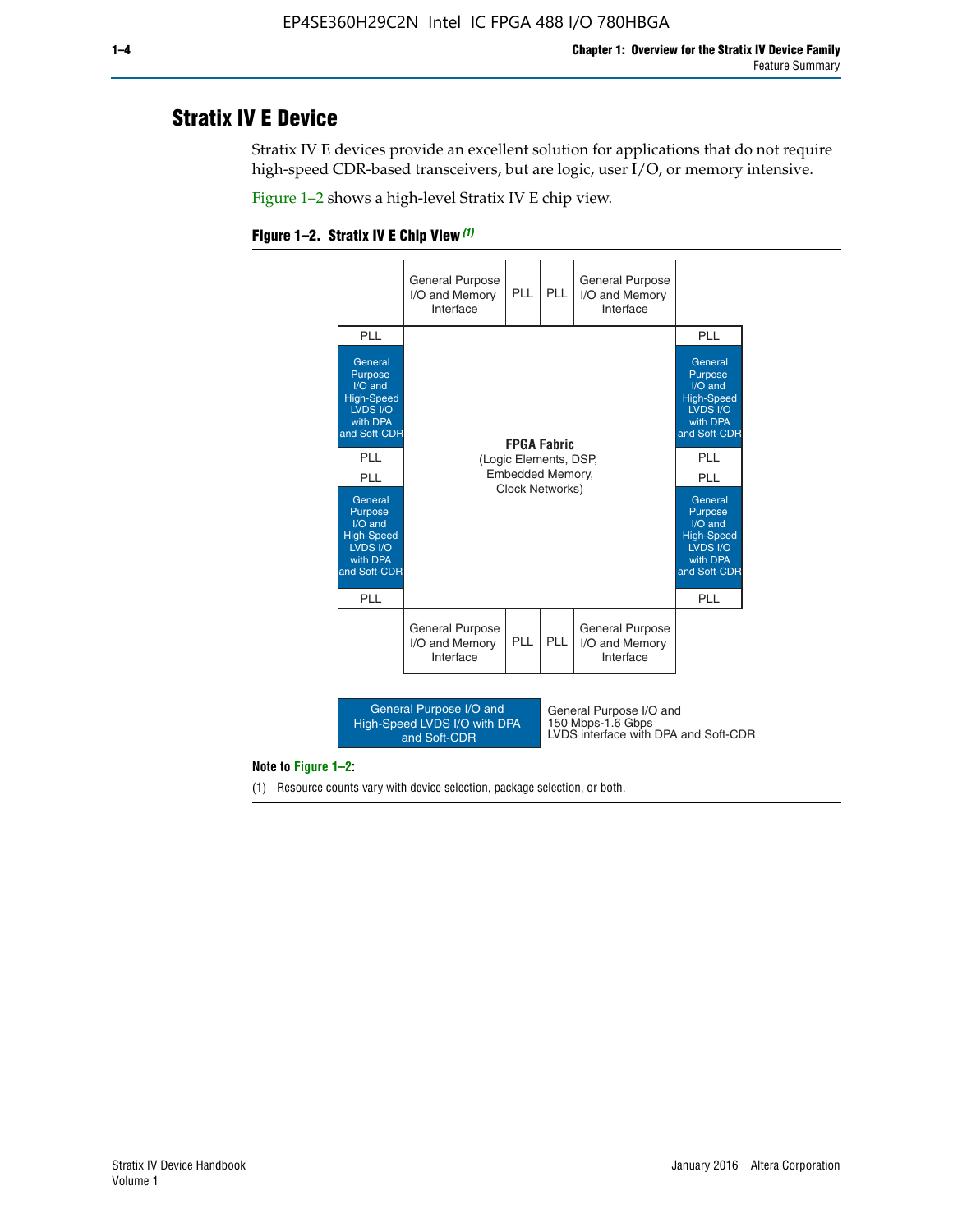## **Stratix IV GT Devices**

Stratix IV GT devices provide up to 48 CDR-based transceiver channels per device:

- Thirty-two out of the 48 transceiver channels have dedicated PCS and PMA circuitry and support data rates between 600 Mbps and 11.3 Gbps
- The remaining 16 transceiver channels have dedicated PMA-only circuitry and support data rates between 600 Mbps and 6.5 Gbps
- **1** The actual number of transceiver channels per device varies with device selection. For more information about the exact transceiver count in each device, refer to Table 1–7 on page 1–16.
- $\mathbb{I}$  For more information about Stratix IV GT devices and transceiver architecture, refer to the *[Transceiver Architecture in Stratix IV Devices](http://www.altera.com/literature/hb/stratix-iv/stx4_siv52001.pdf)* chapter.

Figure 1–3 shows a high-level Stratix IV GT chip view.

#### **Figure 1–3. Stratix IV GT Chip View** *(1)*



(1) Resource counts vary with device selection, package selection, or both.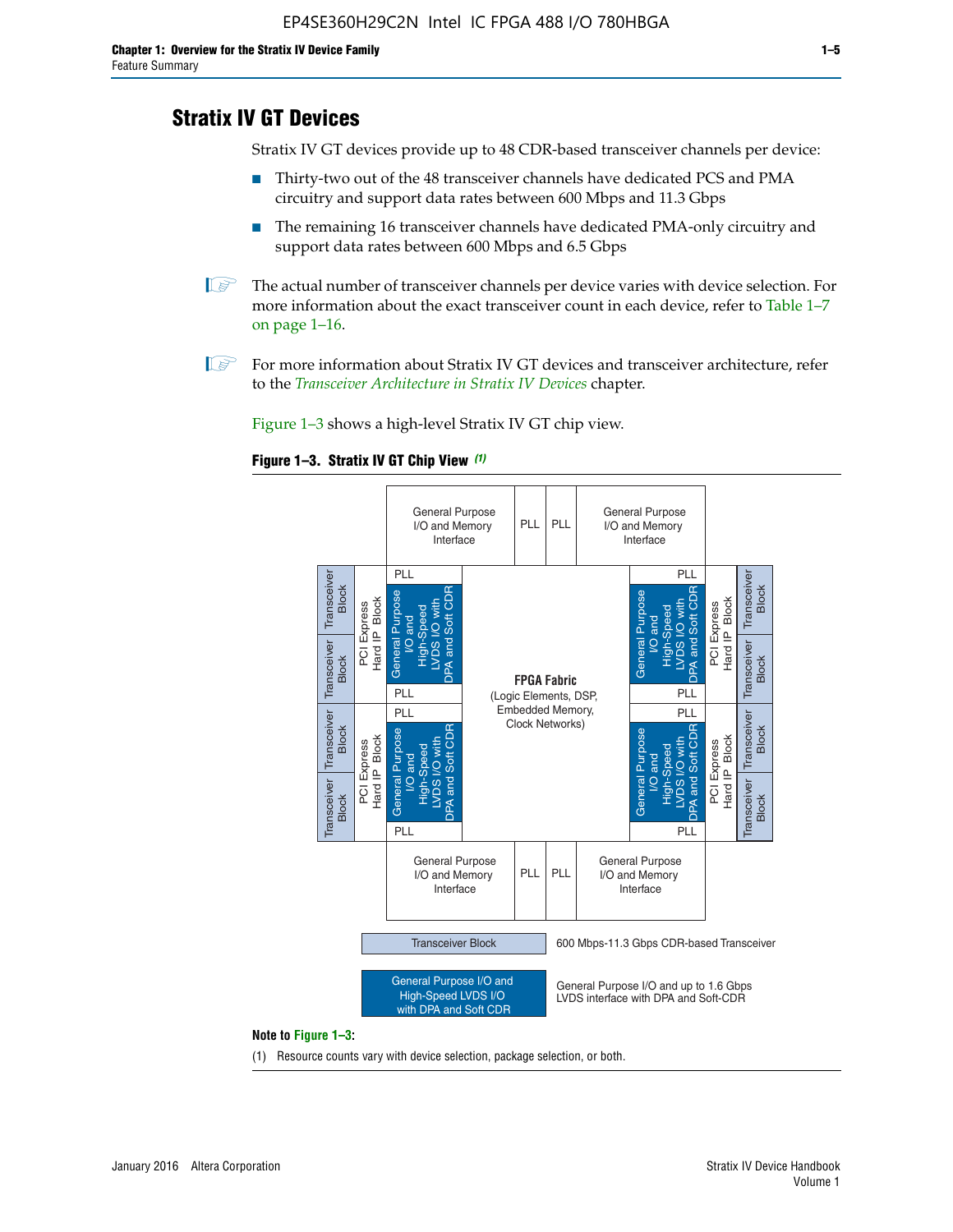## **Architecture Features**

The Stratix IV device family features are divided into high-speed transceiver features and FPGA fabric and I/O features.

 $\mathbb{I}$  The high-speed transceiver features apply only to Stratix IV GX and Stratix IV GT devices.

## **High-Speed Transceiver Features**

The following sections describe high-speed transceiver features for Stratix IV GX and GT devices.

## **Highest Aggregate Data Bandwidth**

Up to 48 full-duplex transceiver channels supporting data rates up to 8.5 Gbps in Stratix IV GX devices and up to 11.3 Gbps in Stratix IV GT devices.

## **Wide Range of Protocol Support**

Physical layer support for the following serial protocols:

- Stratix IV GX—PCIe Gen1 and Gen2, GbE, Serial RapidIO, SONET/SDH, XAUI/HiGig, (OIF) CEI-6G, SD/HD/3G-SDI, Fibre Channel, SFI-5, GPON, SAS/SATA, HyperTransport 1.0 and 3.0, and Interlaken
- Stratix IV GT—40G/100G Ethernet, SFI-S, Interlaken, SFI-5.1, Serial RapidIO, SONET/SDH, XAUI/HiGig, (OIF) CEI-6G, 3G-SDI, and Fibre Channel
- Extremely flexible and easy-to-configure transceiver data path to implement proprietary protocols
- PCIe Support
	- Complete PCIe Gen1 and Gen2 protocol stack solution compliant to PCI Express base specification 2.0 that includes PHY-MAC, Data Link, and transaction layer circuitry embedded in PCI Express hard IP blocks
	- **For more information, refer to the [PCI Express Compiler User Guide](http://www.altera.com/literature/ug/ug_pci_express.pdf).**
	- Root complex and end-point applications
	- $x1, x4,$  and  $x8$  lane configurations
	- PIPE 2.0-compliant interface
	- Embedded circuitry to switch between Gen1 and Gen2 data rates
	- Built-in circuitry for electrical idle generation and detection, receiver detect, power state transitions, lane reversal, and polarity inversion
	- 8B/10B encoder and decoder, receiver synchronization state machine, and ± 300 parts per million (ppm) clock compensation circuitry
	- Transaction layer support for up to two virtual channels (VCs)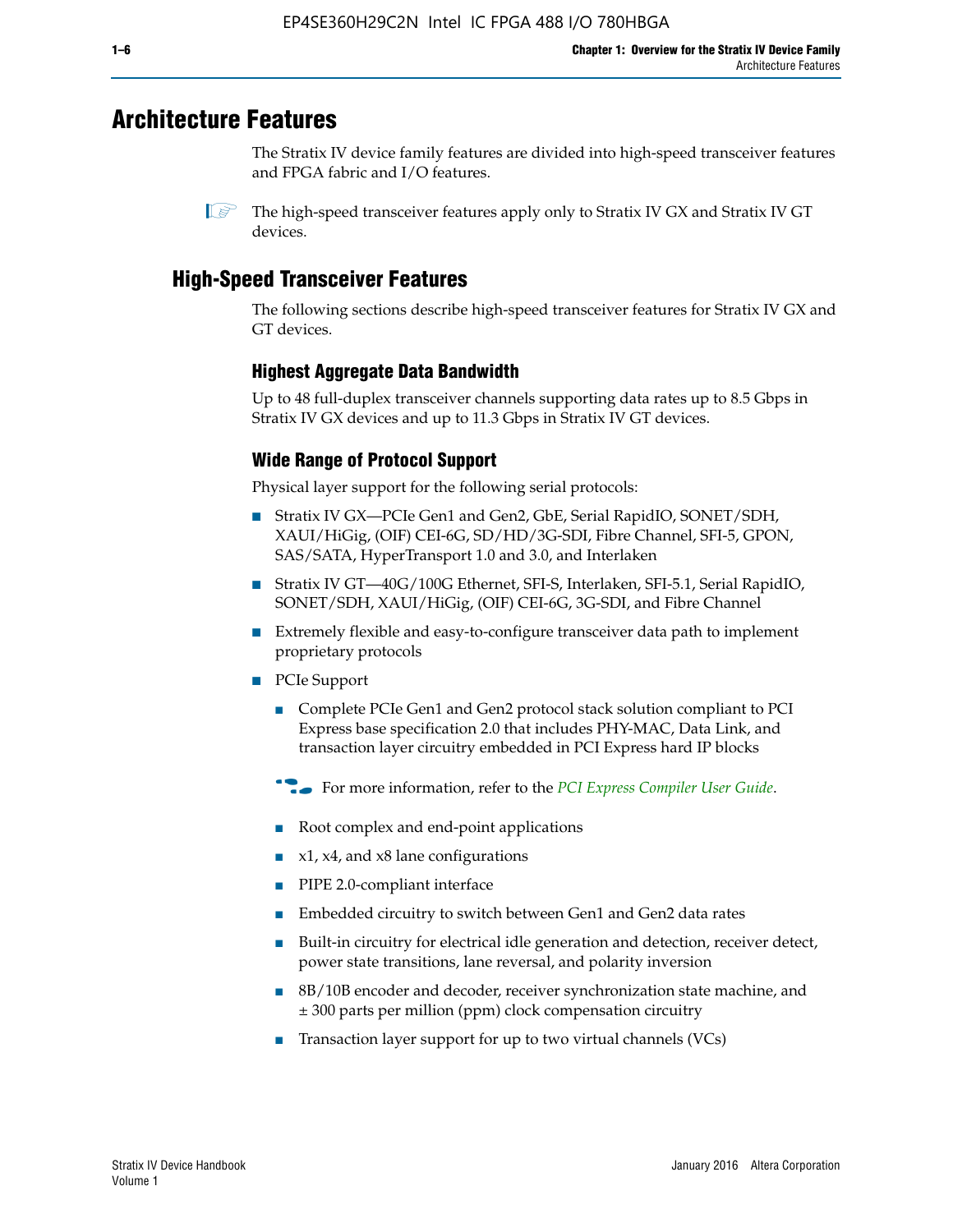- Compliant to IEEE802.3ae specification
- **■** Embedded state machine circuitry to convert XGMII idle code groups  $(|11|)$ to and from idle ordered sets  $(|A|, |K|, |R|)$  at the transmitter and receiver, respectively
- 8B/10B encoder and decoder, receiver synchronization state machine, lane deskew, and  $\pm 100$  ppm clock compensation circuitry
- GbE Support
	- Compliant to IEEE802.3-2005 specification
	- Automatic idle ordered set  $(111/112/1)$  generation at the transmitter, depending on the current running disparity
	- 8B/10B encoder and decoder, receiver synchronization state machine, and ± 100 ppm clock compensation circuitry
- Support for other protocol features such as MSB-to-LSB transmission in SONET/SDH configuration and spread-spectrum clocking in PCIe configurations

#### **Diagnostic Features**

- Serial loopback from the transmitter serializer to the receiver CDR for transceiver PCS and PMA diagnostics
- Reverse serial loopback pre- and post-CDR to transmitter buffer for physical link diagnostics
- Loopback master and slave capability in PCI Express hard IP blocks
- **For more information, refer to the** *[PCI Express Compiler User Guide](http://www.altera.com/literature/ug/ug_pci_express.pdf)***.**

## **Signal Integrity**

Stratix IV devices simplify the challenge of signal integrity through a number of chip, package, and board-level enhancements to enable efficient high-speed data transfer into and out of the device. These enhancements include:

- Programmable 3-tap transmitter pre-emphasis with up to 8,192 pre-emphasis levels to compensate for pre-cursor and post-cursor inter-symbol interference (ISI)
- Up to 900% boost capability on the first pre-emphasis post-tap
- User-controlled and adaptive 4-stage receiver equalization with up to 16 dB of high-frequency gain
- On-die power supply regulators for transmitter and receiver phase-locked loop (PLL) charge pump and voltage controlled oscillator (VCO) for superior noise immunity
- On-package and on-chip power supply decoupling to satisfy transient current requirements at higher frequencies, thereby reducing the need for on-board decoupling capacitors
- Calibration circuitry for transmitter and receiver on-chip termination (OCT) resistors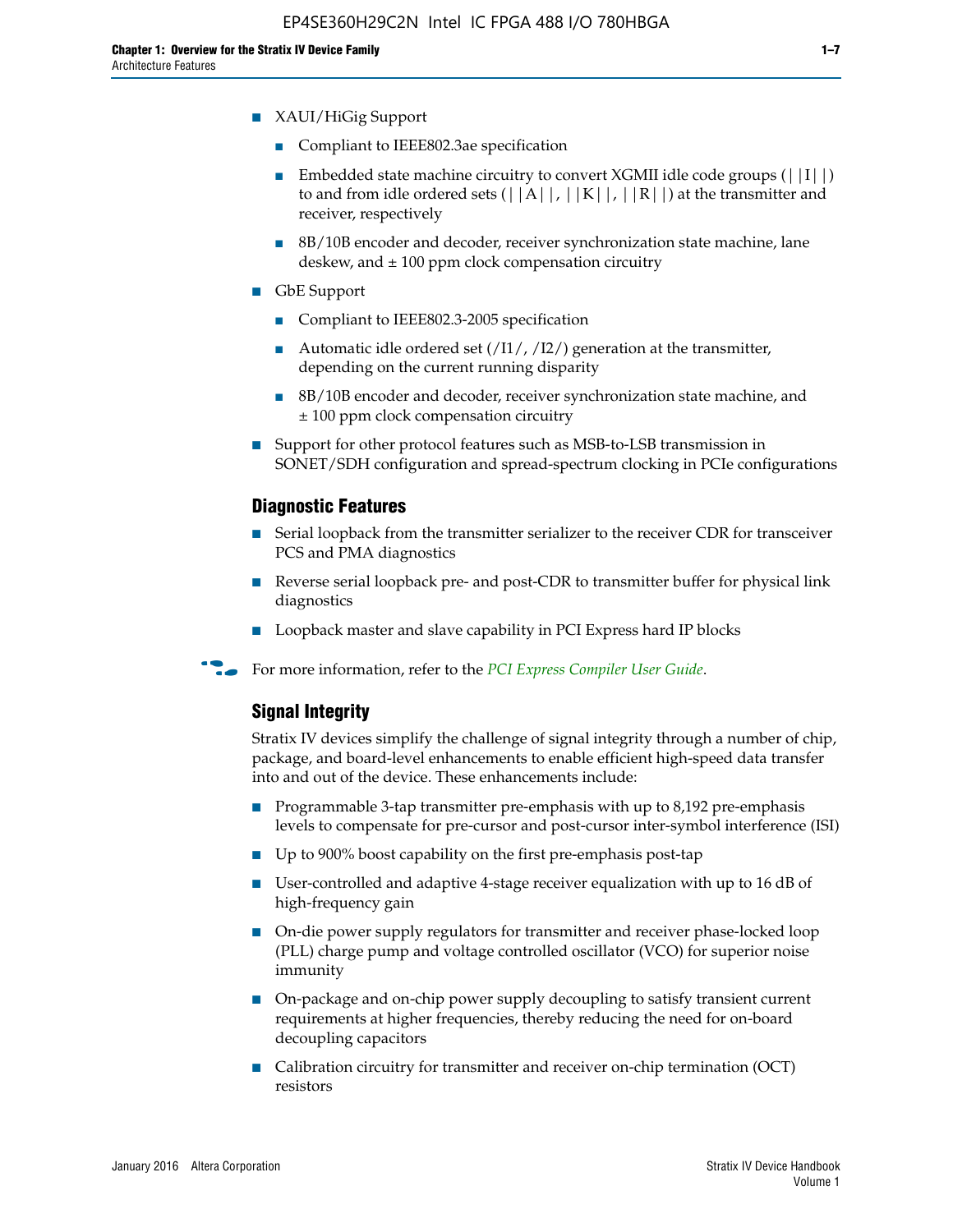## **FPGA Fabric and I/O Features**

The following sections describe the Stratix IV FPGA fabric and I/O features.

## **Device Core Features**

- Up to 531,200 LEs in Stratix IV GX and GT devices and up to 813,050 LEs in Stratix IV E devices, efficiently packed in unique and innovative adaptive logic modules (ALMs)
- Ten ALMs per logic array block (LAB) deliver faster performance, improved logic utilization, and optimized routing
- Programmable power technology, including a variety of process, circuit, and architecture optimizations and innovations
- Programmable power technology available to select power-driven compilation options for reduced static power consumption

#### **Embedded Memory**

- TriMatrix embedded memory architecture provides three different memory block sizes to efficiently address the needs of diversified FPGA designs:
	- 640-bit MLAB
	- 9-Kb M9K
	- 144-Kb M144K
- Up to 33,294 Kb of embedded memory operating at up to 600 MHz
- Each memory block is independently configurable to be a single- or dual-port RAM, FIFO, ROM, or shift register

## **Digital Signal Processing (DSP) Blocks**

- Flexible DSP blocks configurable as  $9 \times 9$ -bit,  $12 \times 12$ -bit,  $18 \times 18$ -bit, and  $36 \times 36$ -bit full-precision multipliers at up to 600 MHz with rounding and saturation capabilities
- Faster operation due to fully pipelined architecture and built-in addition, subtraction, and accumulation units to combine multiplication results
- Optimally designed to support advanced features such as adaptive filtering, barrel shifters, and finite and infinite impulse response (FIR and IIR) filters

#### **Clock Networks**

- Up to 16 global clocks and 88 regional clocks optimally routed to meet the maximum performance of 800 MHz
- Up to 112 and 132 periphery clocks in Stratix IV GX and Stratix IV E devices, respectively
- Up to 66 (16 GCLK + 22 RCLK + 28 PCLK) clock networks per device quadrant in Stratix IV GX and Stratix IV GT devices
- Up to 71 (16 GCLK + 22 RCLK + 33 PCLK) clock networks per device quadrant in Stratix IV E devices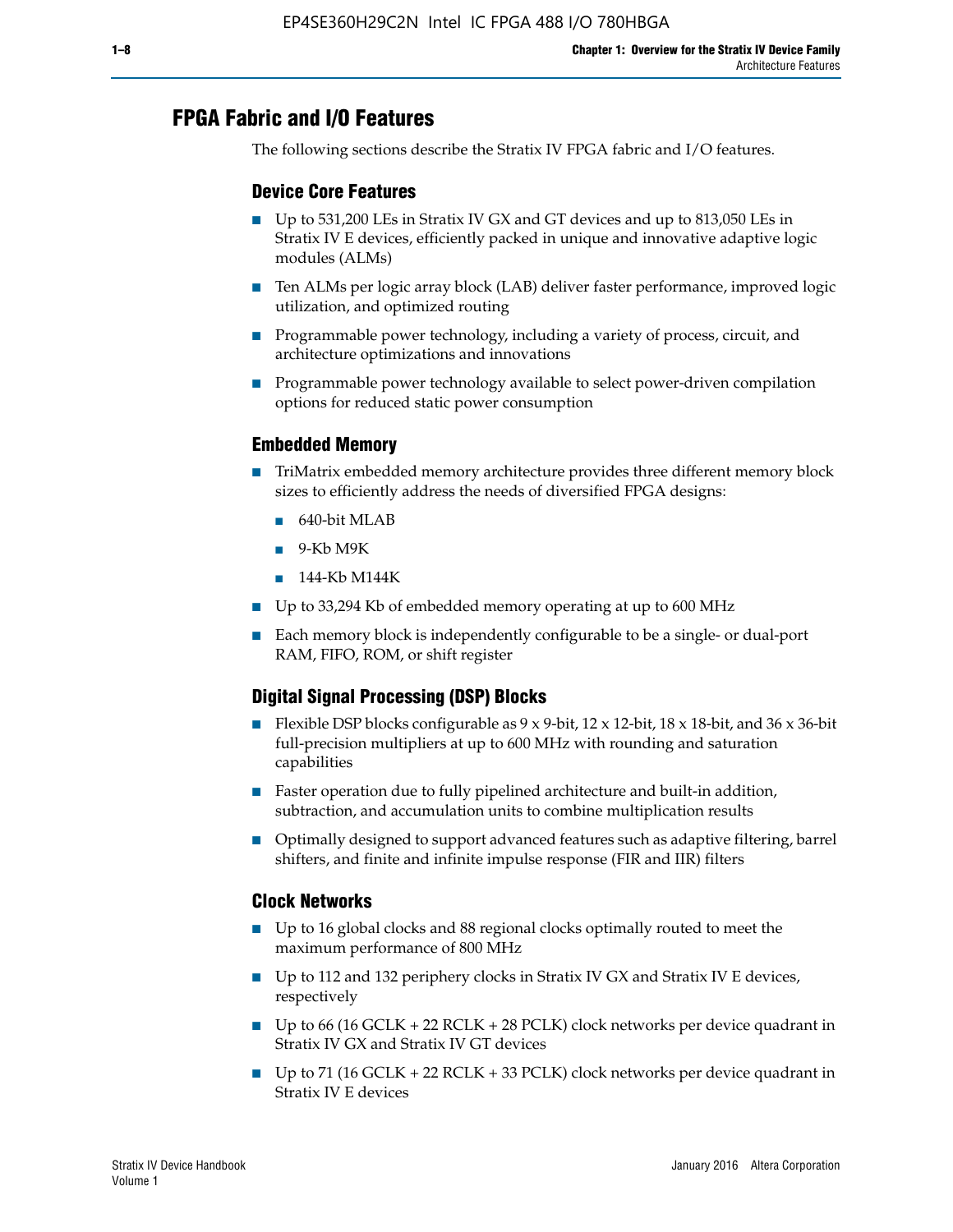## **PLLs**

- Three to 12 PLLs per device supporting spread-spectrum input tracking, programmable bandwidth, clock switchover, dynamic reconfiguration, and delay compensation
- On-chip PLL power supply regulators to minimize noise coupling

### **I/O Features**

- Sixteen to 24 modular I/O banks per device with 24 to 48 I/Os per bank designed and packaged for optimal simultaneous switching noise (SSN) performance and migration capability
- Support for a wide range of industry I/O standards, including single-ended (LVTTL/CMOS/PCI/PCIX), differential (LVDS/mini-LVDS/RSDS), voltage-referenced single-ended and differential (SSTL/HSTL Class I/II) I/O standards
- **O**n-chip series  $(R_S)$  and on-chip parallel  $(R_T)$  termination with auto-calibration for single-ended I/Os and on-chip differential  $(R_D)$  termination for differential I/Os
- Programmable output drive strength, slew rate control, bus hold, and weak pull-up capability for single-ended I/Os
- User I/O:GND: $V_{CC}$  ratio of 8:1:1 to reduce loop inductance in the package—PCB interface
- **■** Programmable transmitter differential output voltage ( $V_{OD}$ ) and pre-emphasis for high-speed LVDS I/O

#### **High-Speed Differential I/O with DPA and Soft-CDR**

- Dedicated circuitry on the left and right sides of the device to support differential links at data rates from 150 Mbps to 1.6 Gbps
- Up to 98 differential SERDES in Stratix IV GX devices, up to 132 differential SERDES in Stratix IV E devices, and up to 47 differential SERDES in Stratix IV GT devices
- DPA circuitry at the receiver automatically compensates for channel-to-channel and channel-to-clock skew in source synchronous interfaces
- Soft-CDR circuitry at the receiver allows implementation of asynchronous serial interfaces with embedded clocks at up to 1.6 Gbps data rate (SGMII and GbE)

#### **External Memory Interfaces**

- Support for existing and emerging memory interface standards such as DDR SDRAM, DDR2 SDRAM, DDR3 SDRAM, QDRII SRAM, QDRII+ SRAM, and RLDRAM II
- DDR3 up to 1,067 Mbps/533 MHz
- Programmable DQ group widths of 4 to 36 bits (includes parity bits)
- Dynamic OCT, trace mismatch compensation, read-write leveling, and half-rate register capabilities provide a robust external memory interface solution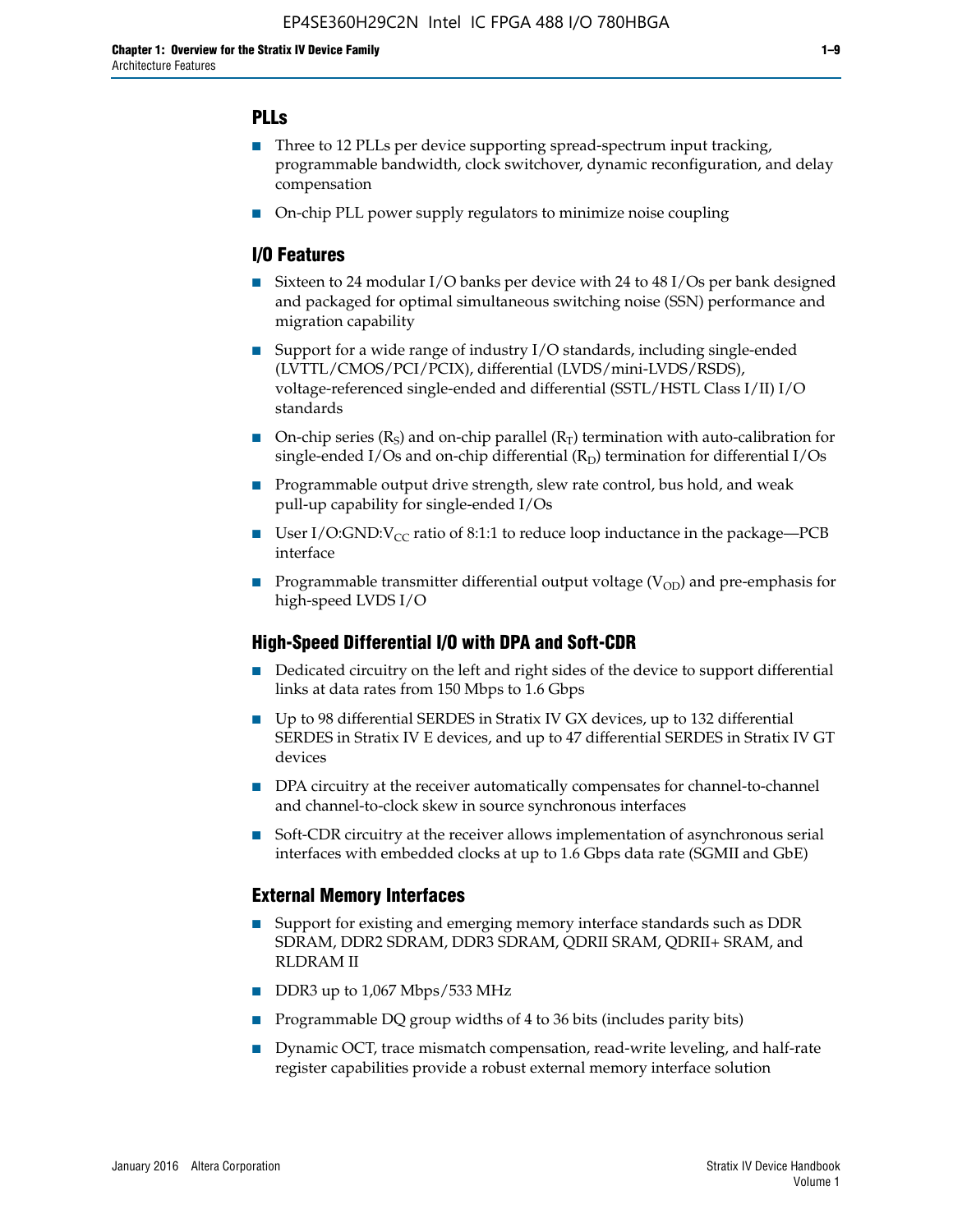## **System Integration**

- All Stratix IV devices support hot socketing
- Four configuration modes:
	- Passive Serial (PS)
	- Fast Passive Parallel (FPP)
	- Fast Active Serial (FAS)
	- JTAG configuration
- Ability to perform remote system upgrades
- 256-bit advanced encryption standard (AES) encryption of configuration bits protects your design against copying, reverse engineering, and tampering
- Built-in soft error detection for configuration RAM cells
- For more information about how to connect the PLL, external memory interfaces,  $I/O$ , high-speed differential I/O, power, and the JTAG pins to PCB, refer to the *[Stratix IV GX and Stratix IV E Device Family Pin Connection Guidelines](http://www.altera.com/literature/dp/stratix4/PCG-01005.pdf)* and the *[Stratix IV GT Device Family Pin Connection Guidelines](http://www.altera.com/literature/dp/stratix4/PCG-01006.pdf)*.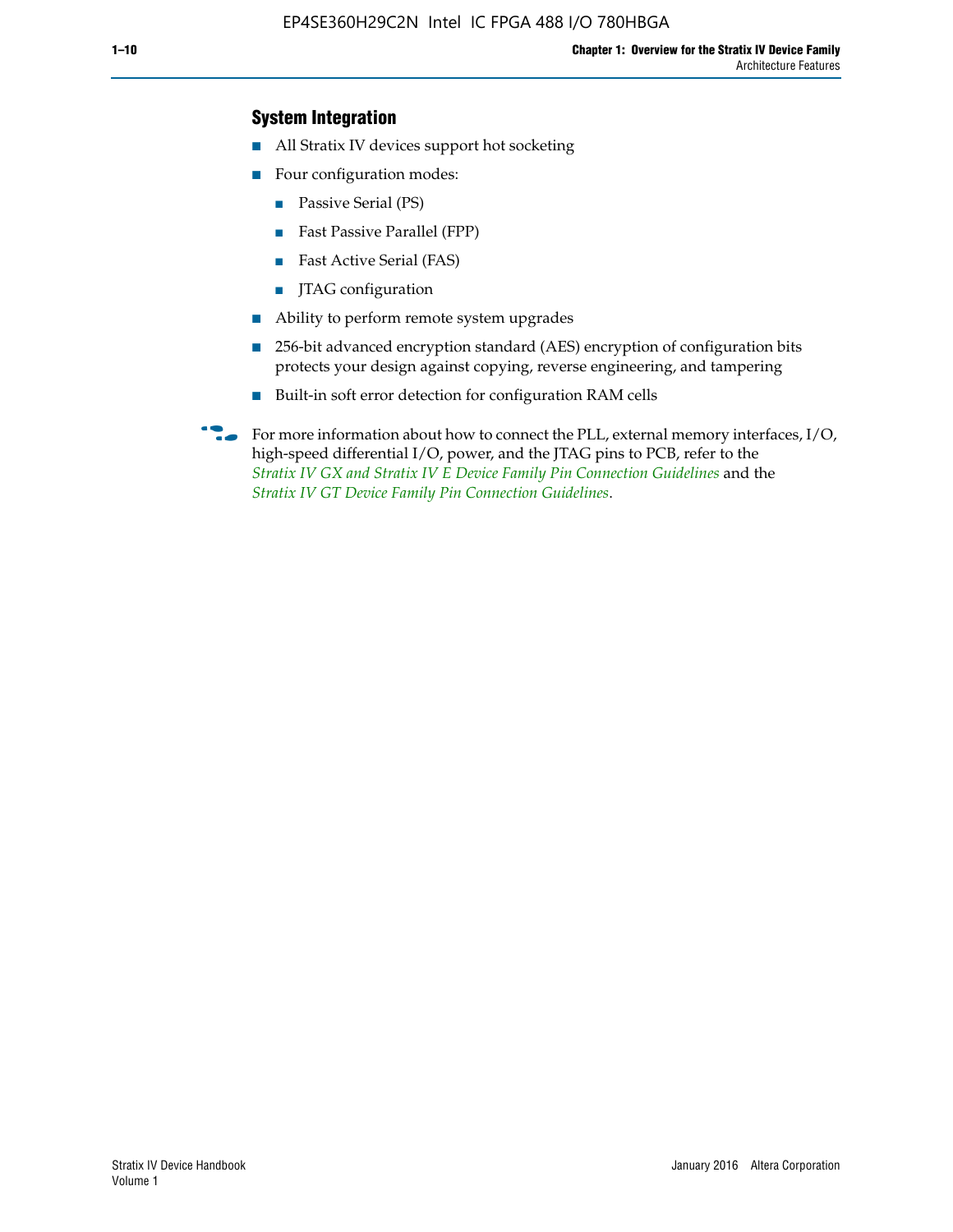#### Table 1–1 lists the Stratix IV GX device features.

## **Table 1–1. Stratix IV GX Device Features (Part 1 of 2)**

| <b>Feature</b>                                                 | EP4SGX70                 |                |                                  | <b>EP4SGX110</b>  |    |                                | <b>EP4SGX180</b>               |                |       |              | <b>EP4SGX230</b>         |                |       |                                 |                | <b>EP4SGX290</b> |       |       |                |                                 |                   | <b>EP4SGX360</b> |         |       |       |         | <b>EP4SGX530</b> |
|----------------------------------------------------------------|--------------------------|----------------|----------------------------------|-------------------|----|--------------------------------|--------------------------------|----------------|-------|--------------|--------------------------|----------------|-------|---------------------------------|----------------|------------------|-------|-------|----------------|---------------------------------|-------------------|------------------|---------|-------|-------|---------|------------------|
| <b>Package</b><br><b>Option</b>                                | F780                     | F1152          | F780                             | F1152             |    | F780                           | F1152                          |                | F1517 | F780         | F1152                    |                | F1517 | F780                            | F1152          |                  | F1517 | F1760 | F1932          | F780                            | F1152             |                  | F1517   | F1760 | F1932 | F1760   | F1932            |
| <b>ALMs</b>                                                    | 29,040                   |                |                                  | 42,240            |    |                                | 70,300                         |                |       |              | 91,200                   |                |       |                                 |                | 116,480          |       |       |                |                                 |                   |                  | 141,440 |       |       | 212,480 |                  |
| LEs                                                            | 72,600                   |                |                                  | 105,600           |    |                                | 175,750                        |                |       |              | 228,000                  |                |       |                                 |                | 291,200          |       |       |                |                                 |                   |                  | 353,600 |       |       |         | 531,200          |
| 0.6 Gbps-<br>8.5 Gbps<br>Transceivers<br>$(PMA + PCs)$<br>(1)  | $\overline{\phantom{0}}$ | 16             | $\hspace{0.05cm}$                | $\hspace{0.05cm}$ | 16 | $\qquad \qquad \longleftarrow$ | $\hspace{0.05cm}$              | 16             | 24    |              | $\overline{\phantom{a}}$ | 16             | 24    | —                               |                | 16               | 24    | 24    | 32             | $\overline{\phantom{0}}$        | $\hspace{0.05cm}$ | 16               | 24      | 24    | 32    | 24      | 32               |
| 0.6 Gbps-<br>6.5 Gbps<br>Transceivers<br>$(PMA + PCs)$<br>(1)  | 8                        |                | 8                                | 16                |    | 8                              | 16                             | ÷              |       | 8            | 16                       | —              |       | 16                              | 16             |                  |       |       |                | 16                              | 16                |                  |         |       |       |         |                  |
| PMA-only<br>CMU<br>Channels<br>$(0.6$ Gbps-<br>6.5 Gbps)       | $\overline{\phantom{0}}$ | 8              | $\overbrace{\phantom{12322111}}$ |                   | 8  | $\qquad \qquad \longleftarrow$ | $\qquad \qquad \longleftarrow$ | 8              | 12    |              |                          | 8              | 12    | $\hspace{0.1mm}-\hspace{0.1mm}$ |                | 8                | 12    | 12    | 16             | $\overline{\phantom{0}}$        | $\hspace{0.05cm}$ | 8                | 12      | 12    | 16    | 12      | 16               |
| PCI Express<br>hard IP<br><b>Blocks</b>                        | $\mathbf{1}$             | $\overline{2}$ | $\mathbf 1$                      | $\overline{2}$    |    | $\mathbf{1}$                   |                                | $\overline{2}$ |       | $\mathbf{1}$ |                          | $\overline{c}$ |       |                                 |                | $\overline{c}$   |       |       | $\overline{4}$ |                                 |                   | $\overline{2}$   |         |       | 4     |         | 4                |
| High-Speed<br><b>LVDS</b><br>SERDES (up<br>to 1.6 Gbps)<br>(4) | 28                       | 56             | 28                               | 28                | 56 | 28                             | 44                             |                | 88    | 28           | 44                       |                | 88    | —                               | 44             |                  | 88    | 88    | 98             | $\hspace{0.1mm}-\hspace{0.1mm}$ | 44                |                  | 88      | 88    | 98    | 88      | 98               |
| SPI-4.2 Links                                                  | $\mathbf{1}$             |                |                                  | 1                 |    | $\mathbf{1}$                   | $\overline{c}$                 |                | 4     | 1            | $\overline{c}$           |                | 4     | —                               | $\overline{2}$ |                  |       | 4     |                | $\overline{\phantom{0}}$        | $\overline{2}$    |                  |         | 4     |       |         | 4                |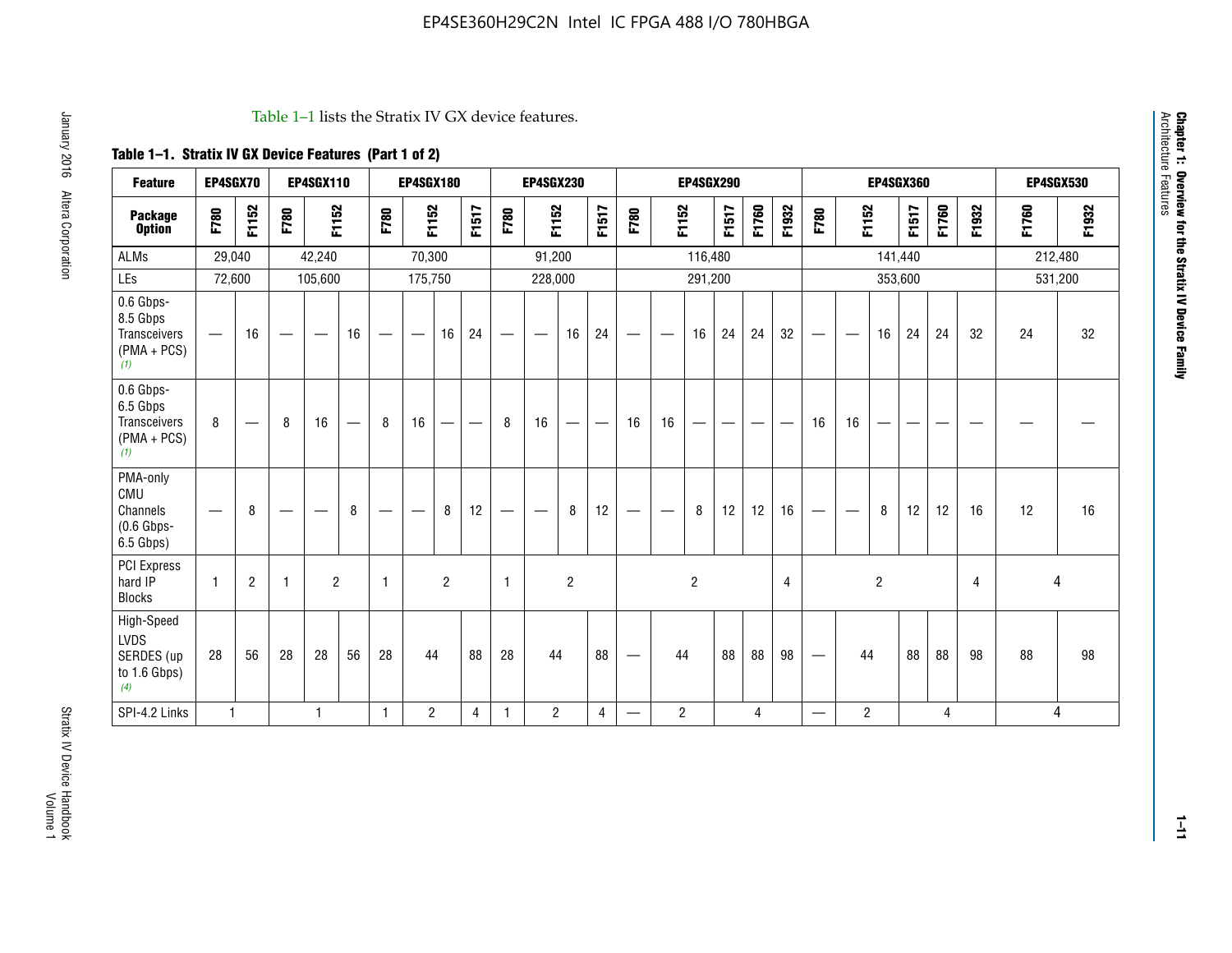**Table 1–1. Stratix IV GX Device Features (Part 2 of 2)**

| <b>Feature</b>                                       | EP4SGX70                |                        |                             | <b>EP4SGX110</b>            |                      |                             | EP4SGX180                 |                                 |                        |                             | <b>EP4SGX230</b>            |                      |                      |                            |                             | <b>EP4SGX290</b>       |                      |                      |                        |                             |                             |                        | EP4SGX360             |                      |                        | EP4SGX530         |                 |
|------------------------------------------------------|-------------------------|------------------------|-----------------------------|-----------------------------|----------------------|-----------------------------|---------------------------|---------------------------------|------------------------|-----------------------------|-----------------------------|----------------------|----------------------|----------------------------|-----------------------------|------------------------|----------------------|----------------------|------------------------|-----------------------------|-----------------------------|------------------------|-----------------------|----------------------|------------------------|-------------------|-----------------|
| <b>Package</b><br><b>Option</b>                      | <b>F780</b>             | F1152                  | F780                        | F1152                       |                      | F780                        | F1152                     |                                 | F1517                  | F780                        | F1152                       |                      | F1517                | F780                       | F1152                       |                        | F1517                | F1760                | F1932                  | F780                        | F1152                       |                        | F1517                 | F1760                | F1932                  | F1760             | F1932           |
| <b>M9K Blocks</b><br>(256x)<br>36 bits)              | 462                     |                        |                             | 660                         |                      |                             | 950                       |                                 |                        |                             | 1,235                       |                      |                      |                            |                             | 936                    |                      |                      |                        |                             |                             | 1,248                  |                       |                      |                        |                   | 1,280           |
| M144K<br><b>Blocks</b><br>(2048 x<br>72 bits)        | 16                      |                        |                             | 16                          |                      |                             | 20                        |                                 |                        |                             | 22                          |                      |                      |                            |                             | 36                     |                      |                      |                        |                             |                             | 48                     |                       |                      |                        | 64                |                 |
| <b>Total Memory</b><br>(MLAB+M9K<br>+M144K) Kb       | 7,370                   |                        |                             | 9,564                       |                      |                             | 13,627                    |                                 |                        |                             | 17,133                      |                      |                      |                            |                             | 17,248                 |                      |                      |                        |                             |                             | 22,564                 |                       |                      |                        | 27,376            |                 |
| Embedded<br><b>Multipliers</b><br>$18 \times 18$ (2) | 384                     |                        |                             | 512                         |                      |                             | 920                       |                                 |                        |                             | 1,288                       |                      |                      |                            |                             | 832                    |                      |                      |                        |                             |                             | 1,040                  |                       |                      | 1,02<br>4              | 1,024             |                 |
| <b>PLLs</b>                                          | 3                       | $\overline{4}$         | 3                           | 4                           |                      | 3                           | 6                         |                                 | 8                      | 3                           | 6                           |                      | 8                    | 4                          | 6                           |                        | 8                    | 12                   | 12                     | 4                           | 6                           |                        | 8                     | 12                   | 12                     | 12                | 12              |
| User $I/Os$ (3)                                      | 372                     | 488                    | 372                         | 372                         | 48<br>8              | 372                         | 56<br>4                   | 56<br>4                         | 74<br>4                | 372                         | 564                         | 56<br>4              | 74<br>$\overline{4}$ | 289                        | 564                         | 56<br>4                | 74<br>4              | 88<br>0              | 92<br>$\mathbf 0$      | 289                         | 564                         | 56<br>4                | 74<br>4               | 88<br>$\mathbf{0}$   | 920                    | 880               | 920             |
| Speed Grade<br>(fastest to<br>slowest) (5)           | $-2x,$<br>$-3,$<br>$-4$ | $-2,$<br>$-3,$<br>$-4$ | $-2\times$<br>$-3,$<br>$-4$ | $-2\times$<br>$-3,$<br>$-4$ | $-2,$<br>-3,<br>$-4$ | $-2\times$<br>$-3,$<br>$-4$ | $-2$<br>×,<br>$-3,$<br>-4 | $-2$<br>$-3$<br>$\cdot$<br>$-4$ | $-2,$<br>$-3,$<br>$-4$ | $-2\times$<br>$-3,$<br>$-4$ | $-2\times$<br>$-3,$<br>$-4$ | $-2,$<br>-3,<br>$-4$ | $-2,$<br>-3,<br>$-4$ | $-2\times$<br>$-3$<br>$-4$ | $-2\times$<br>$-3,$<br>$-4$ | $-2,$<br>$-3,$<br>$-4$ | $-2,$<br>-3,<br>$-4$ | $-2,$<br>-3,<br>$-4$ | $-2,$<br>$-3,$<br>$-4$ | $-2\times$<br>$-3,$<br>$-4$ | $-2\times$<br>$-3,$<br>$-4$ | $-2,$<br>$-3,$<br>$-4$ | $-2,$<br>$-3$<br>$-4$ | $-2,$<br>-3,<br>$-4$ | $-2,$<br>$-3,$<br>$-4$ | $-2, -3,$<br>$-4$ | $-2, -3,$<br>-4 |

#### **Notes to Table 1–1:**

(1) The total number of transceivers is divided equally between the left and right side of each device, except for the devices in the F780 package. These devices have eight transceiver channels located only on the right side of the device.

- (2) Four multiplier adder mode.
- (3) The user I/Os count from pin-out files includes all general purpose I/O, dedicated clock pins, and dual purpose configuration pins. Transceiver pins and dedicated configuration pins are not included in the pin count.
- (4) Total pairs of high-speed LVDS SERDES take the lowest channel count of  $R_X/T_X$ .
- (5) The difference between the Stratix IV GX devices in the –2 and –2x speed grades is the number of available transceiver channels. The –2 device allows you to use the transceiver CMU blocks as transceiver channels. The –2x device does NOT allow you to use the CMU blocks as transceiver channels. In addition to the reduction of available transceiver channels in the Stratix IV GX –2x device, the data rates in the –2x device are limited to 6.5 Gbps.

January 2016 Altera Corporation

Altera Corporation

January 2016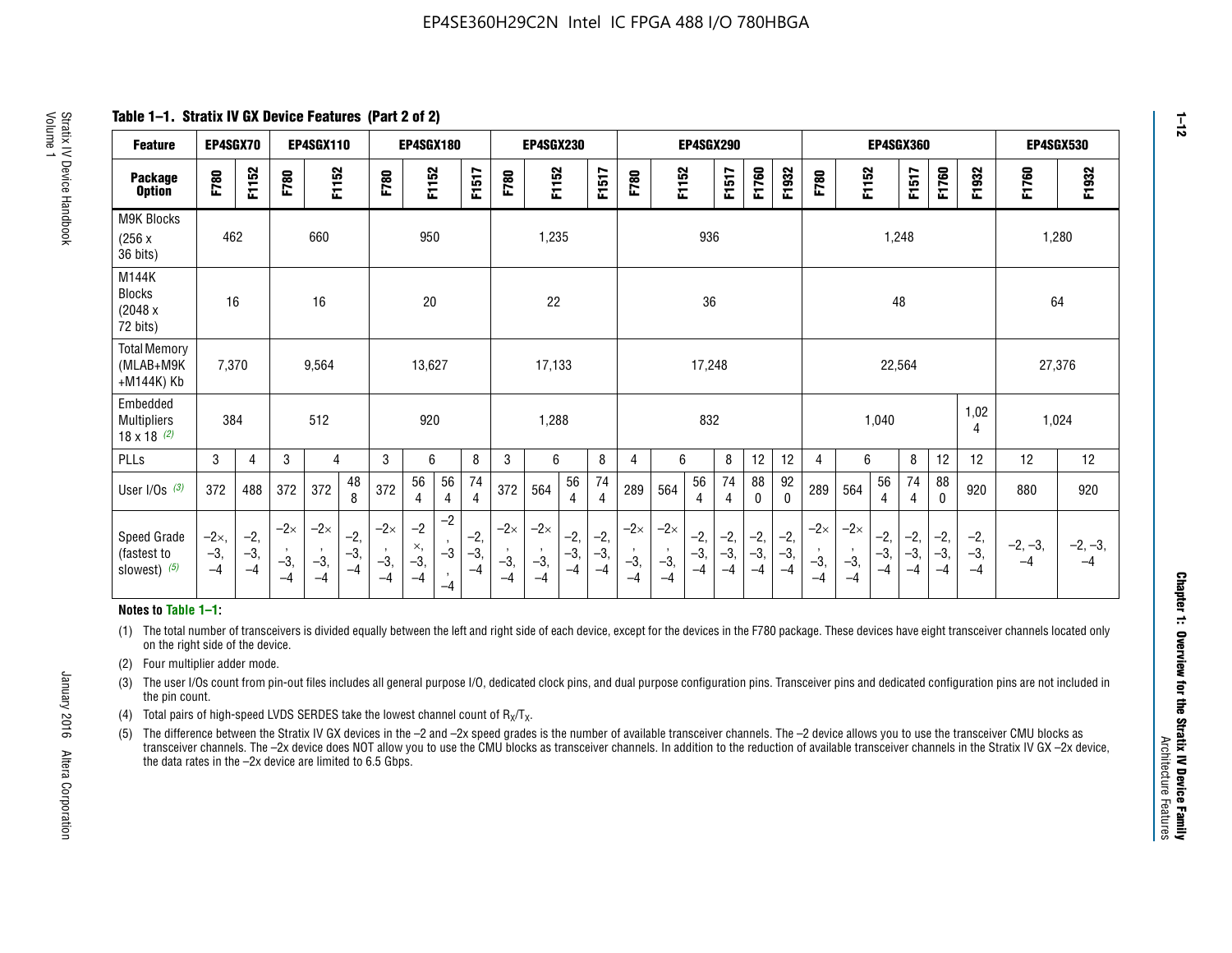Table 1–2 lists the Stratix IV GX device package options.

## **Table 1–2. Stratix IV GX Device Package Options** *(1)***,** *(2)*

| <b>Device</b> | <b>F780</b><br>(29 mm x 29 mm) $(6)$ |            | F1152<br>$(35 \, \text{mm} \times 35 \, \text{mm})$<br>(6) |             | F1152<br>$(35$ mm x 35 mm) $(5)$ , $(7)$ | F1517<br>$(40 \, \text{mm} \times 40 \, \text{mm})$<br>$(5)$ $(7)$ | <b>F1760</b><br>$(42.5 \text{ mm} \times 42.5 \text{ mm})$<br>$\boldsymbol{U}$ | F1932<br>$(45 \, \text{mm} \times 45 \, \text{mm})$<br>(7) |
|---------------|--------------------------------------|------------|------------------------------------------------------------|-------------|------------------------------------------|--------------------------------------------------------------------|--------------------------------------------------------------------------------|------------------------------------------------------------|
| EP4SGX70      | <b>DF29</b>                          |            |                                                            | <b>HF35</b> |                                          |                                                                    |                                                                                |                                                            |
| EP4SGX110     | DF <sub>29</sub>                     |            | FF35                                                       | <b>HF35</b> |                                          |                                                                    |                                                                                |                                                            |
| EP4SGX180     | <b>DF29</b>                          |            | FF35                                                       |             | <b>HF35</b>                              | KF40                                                               |                                                                                |                                                            |
| EP4SGX230     | <b>DF29</b>                          |            | FF35                                                       |             | <b>HF35</b>                              | KF40                                                               |                                                                                |                                                            |
| EP4SGX290     |                                      | FH29 $(3)$ | <b>FF35</b>                                                |             | <b>HF35</b>                              | KF40                                                               | KF43                                                                           | <b>NF45</b>                                                |
| EP4SGX360     |                                      | FH29 $(3)$ | FF35                                                       |             | <b>HF35</b>                              | KF40                                                               | KF43                                                                           | <b>NF45</b>                                                |
| EP4SGX530     |                                      |            |                                                            |             | HH35 $(4)$                               | KH40 (4)                                                           | KF43                                                                           | <b>NF45</b>                                                |

#### **Notes to Table 1–2:**

(1) Device packages in the same column and marked under the same arrow sign have vertical migration capability.

(2) Use the Pin Migration Viewer in the Pin Planner to verify the pin migration compatibility when migrating devices. For more information, refer to *[I/O Management](http://www.altera.com/literature/hb/qts/qts_qii52013.pdf)* in the *Quartus II Handbook, Volume 2*.

(3) The 780-pin EP4SGX290 and EP4SGX360 devices are available only in 33 mm x 33 mm Hybrid flip chip package.

(4) The 1152-pin and 1517-pin EP4SGX530 devices are available only in 42.5 mm x 42.5 mm Hybrid flip chip packages.

(5) When migrating between hybrid and flip chip packages, there is an additional keep-out area. For more information, refer to the *[Package Information Datasheet for Altera Devices](http://www.altera.com/literature/ds/dspkg.pdf)*.

(6) Devices listed in this column are available in –2x, –3, and –4 speed grades. These devices do not have on-package decoupling capacitors.

(7) Devices listed in this column are available in –2, –3, and –4 speed grades. These devices have on-package decoupling capacitors. For more information about on-package decoupling capacitor value in each device, refer to Table 1–3.

 $\mathbb{L}$ s On-package decoupling reduces the need for on-board or PCB decoupling capacitors by satisfying the transient current requirements at higher frequencies. The *[Power Delivery Network](http://www.altera.com/literature/ug/pdn_tool_stxiv.zip)* design tool for Stratix IV devices accounts for the on-package decoupling and reflects the reduced requirements for PCB decoupling capacitors.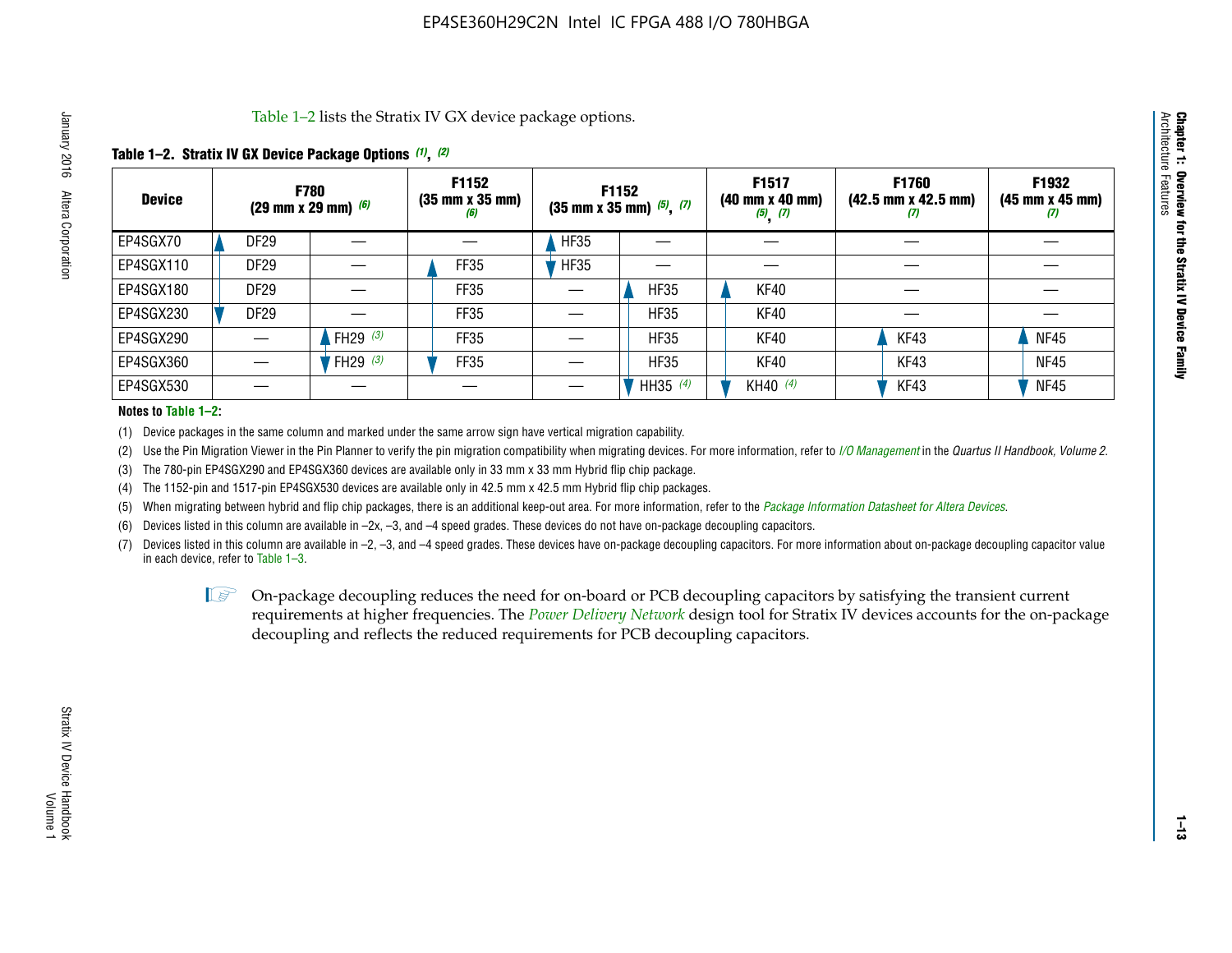|  |  |  | Table 1-3. Stratix IV GX Device On-Package Decoupling Information (1) |
|--|--|--|-----------------------------------------------------------------------|
|--|--|--|-----------------------------------------------------------------------|

| <b>Ordering Information</b> |                            | <b>V<sub>cc</sub></b>               | V <sub>ccio</sub>    | V <sub>CCL GXB</sub>         | V <sub>CCA_L/R</sub> | V <sub>CCT</sub> and V <sub>CCR</sub> (Shared)   |
|-----------------------------|----------------------------|-------------------------------------|----------------------|------------------------------|----------------------|--------------------------------------------------|
| EP4SGX70                    | <b>HF35</b>                | $2\times1$ uF + $2\times470$ nF     | 10nF per bank $(2)$  | 100nF per transceiver block  | 100 <sub>n</sub> F   | $1 \times 470$ nF + $1 \times 47$ nF per side    |
| EP4SGX110                   | <b>HF35</b>                | $2\times1$ uF + $2\times470$ nF     | 10nF per bank $(2)$  | 100nF per transceiver block  | 100 <sub>n</sub> F   | $1\times470$ nF + $1\times47$ nF per side        |
| EP4SGX180                   | <b>HF35</b><br>KF40        | $2\times1$ uF + $2\times470$ nF     | 10nF per bank $(2)$  | 100nF per transceiver block  | 100 <sub>n</sub> F   | $1 \times 470$ nF + $1 \times 47$ nF per side    |
| EP4SGX230                   | <b>HF35</b><br>KF40        | $2 \times 1$ uF + $2 \times 470$ nF | 10 nF per bank $(2)$ | 100 nF per transceiver block | 100 nF               | $1 \times 470$ nF + $1 \times 47$ nF<br>per side |
|                             | <b>HF35</b><br><b>KF40</b> |                                     |                      |                              |                      | $1 \times 470$ nF + $1 \times 47$ nF             |
| EP4SGX290                   | KF43<br><b>NF45</b>        | $4 \times 1$ uF + $4 \times 470$ nF | 10 nF per bank $(2)$ | 100 nF per transceiver block | 100nF                | per side                                         |
|                             | <b>HF35</b><br>KF40        |                                     |                      |                              |                      | $1 \times 470$ nF + $1 \times 47$ nF             |
| EP4SGX360                   | KF43<br><b>NF45</b>        | $4 \times 1$ uF + $4 \times 470$ nF | 10 nF per bank $(2)$ | 100 nF per transceiver block | 100 nF               | per side                                         |
|                             | <b>HH35</b>                |                                     |                      |                              |                      |                                                  |
| EP4SGX530                   | <b>KH40</b><br>KF43        | $4 \times 1$ uF + $4 \times 470$ nF | 10 nF per bank $(2)$ | 100 nF per transceiver block | 100 nF               | $1 \times 470$ nF + $1 \times 47$ nF<br>per side |
|                             | <b>NF45</b>                |                                     |                      |                              |                      |                                                  |

**Notes to Table 1–3:**

(1) Table 1-3 refers to production devices on-package decoupling. For more information about decoupling design of engineering sample (ES) devices, contact [Altera Technical Support](http://mysupport.altera.com/eservice/login.asp).

(2) For I/O banks  $3(*)$ ,  $4(*)$ ,  $7(*)$ , and  $8(*)$  only. There is no OPD for I/O bank  $1(*)$ ,  $2(*)$ ,  $5(*)$ , and  $6(*)$ .

**1–14**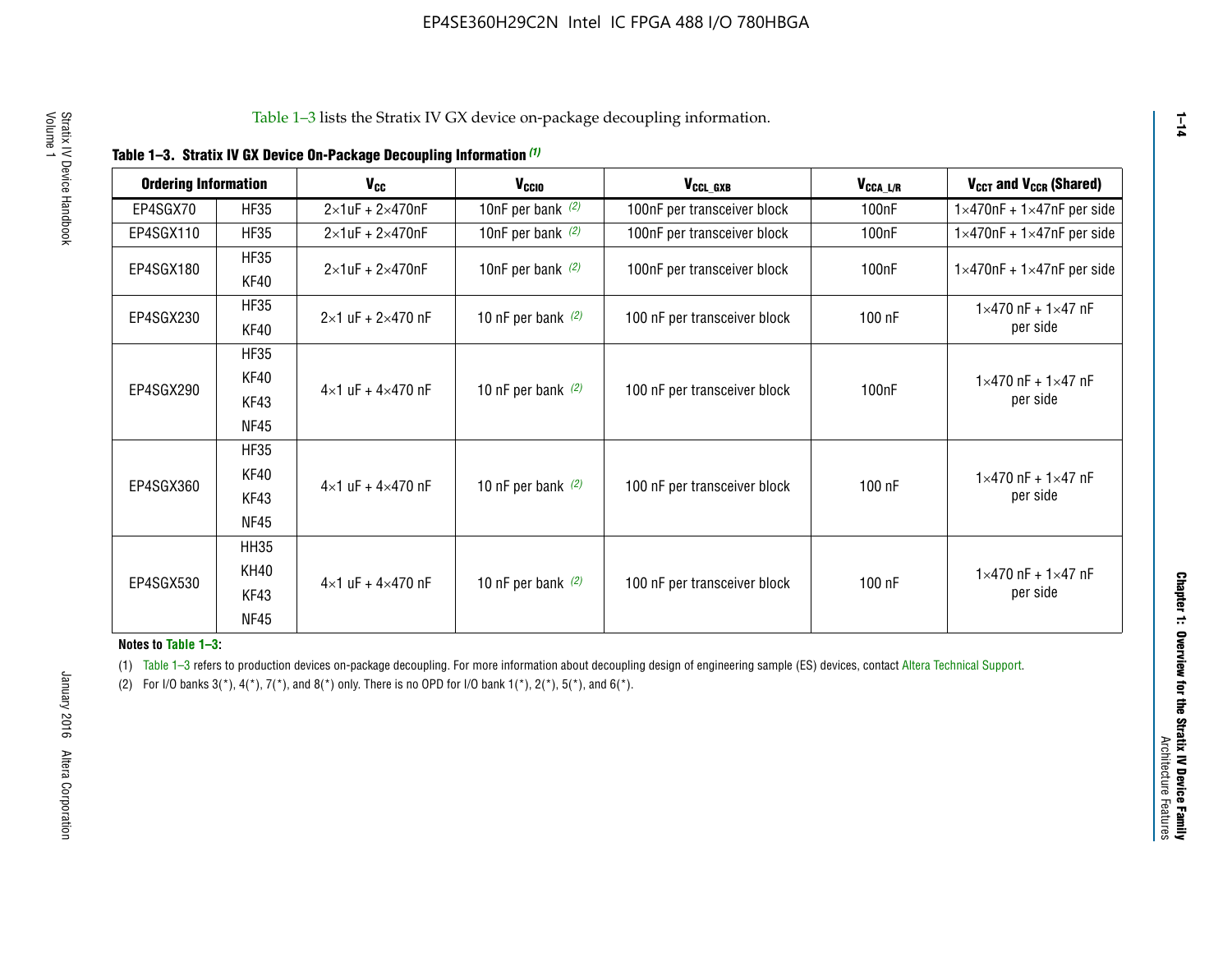#### Table 1–4 lists the Stratix IV E device features.

#### **Table 1–4. Stratix IV E Device Features**

| <b>Feature</b>                                      | <b>EP4SE230</b> |     | <b>EP4SE360</b>                        |              | <b>EP4SE530</b> |              | <b>EP4SE820</b> |          |            |
|-----------------------------------------------------|-----------------|-----|----------------------------------------|--------------|-----------------|--------------|-----------------|----------|------------|
| Package Pin Count                                   | 780             | 780 | 1152                                   | 1152         | 1517            | 1760         | 1152            | 1517     | 1760       |
| ALMs                                                | 91,200          |     | 141,440                                |              | 212,480         |              |                 | 325,220  |            |
| LEs                                                 | 228,000         |     | 353,600                                |              | 531,200         |              |                 | 813,050  |            |
| High-Speed LVDS<br>SERDES (up to<br>1.6 Gbps) $(1)$ | 56              | 56  | 88                                     | 88           | 112             | 112          | 88              | 112      | 132        |
| SPI-4.2 Links                                       | 3               | 3   | 4                                      | 4            |                 | 6            | 4               | 6        | 6          |
| <b>M9K Blocks</b><br>(256 x 36 bits)                | 1,235           |     | 1,248                                  |              | 1,280           |              |                 | 1610     |            |
| M144K Blocks<br>(2048 x 72 bits)                    | 22              |     | 48                                     |              | 64              |              |                 | 60       |            |
| <b>Total Memory</b><br>$(MLAB+M9K+$<br>M144K) Kb    | 17,133          |     | 22,564                                 |              | 27,376          |              |                 | 33,294   |            |
| <b>Embedded Multipliers</b><br>$(18 \times 18)$ (2) | 1,288           |     | 1,040                                  |              | 1,024           |              |                 | 960      |            |
| PLLs                                                | 4               | 4   | 8                                      | 8            | 12              | 12           | 8               | 12       | 12         |
| User I/Os $(3)$                                     | 488             | 488 | 744                                    | 744          | 976             | 976          | 744(4)          | 976 (4)  | 1120 $(4)$ |
| Speed Grade<br>(fastest to slowest)                 |                 |     | $-2, -3, -4$ $-2, -3, -4$ $-2, -3, -4$ | $-2, -3, -4$ | $-2, -3, -4$    | $-2, -3, -4$ | $-3, -4$        | $-3, -4$ | $-3, -4$   |

#### **Notes to Table 1–4:**

(1) The user I/O count from the pin-out files include all general purpose I/Os, dedicated clock pins, and dual purpose configuration pins. Transceiver pins and dedicated configuration pins are not included in the pin count.

(2) Four multiplier adder mode.

(3) Total pairs of high-speed LVDS SERDES take the lowest channel count of  $R_X/T_X$ .

(4) This data is preliminary.

**Chapter 1: Overview for the Stratix IV Device Family**

**Chapter 1: Overview for the Stratix IV Device Family**<br>Architecture Faatures

Architecture Features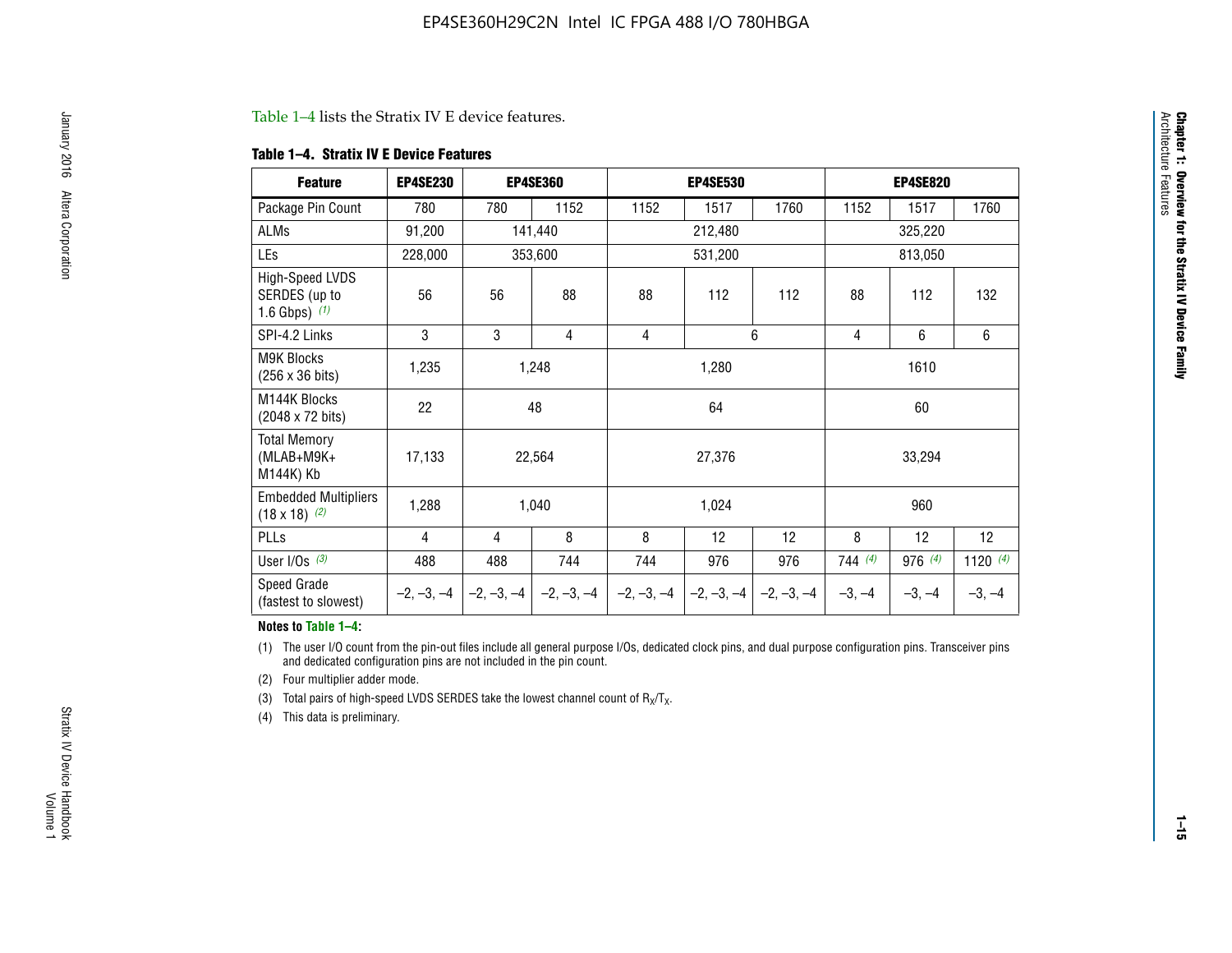Table 1–5 summarizes the Stratix IV E device package options.

| <b>Device</b> | <b>F780</b><br>$(29 \text{ mm} \times 29 \text{ mm})$ $(5)$ , $(6)$ | F1152<br>$(35 \text{ mm} \times 35 \text{ mm})$ $(5)$ , $(7)$ | F <sub>1517</sub><br>$(40 \text{ mm} \times 40 \text{ mm})$ (7) | <b>F1760</b><br>$(42.5$ mm x 42.5 mm) $(7)$ |
|---------------|---------------------------------------------------------------------|---------------------------------------------------------------|-----------------------------------------------------------------|---------------------------------------------|
| EP4SE230      | F29                                                                 |                                                               |                                                                 |                                             |
| EP4SE360      | H <sub>29</sub> $(3)$                                               | F35                                                           |                                                                 |                                             |
| EP4SE530      |                                                                     | H35 $(4)$                                                     | H40 $(4)$                                                       | F43                                         |
| EP4SE820      |                                                                     | H35 $(4)$                                                     | H40 $(4)$                                                       | F43                                         |

**Table 1–5. Stratix IV E Device Package Options** *(1)***,** *(2)*

#### **Notes to Table 1–5:**

(1) Device packages in the same column and marked under the same arrow sign have vertical migration capability.

(2) Use the Pin Migration Viewer in the Pin Planner to verify the pin migration compatibility when migrating devices. For more information, refer to *[I/O Management](http://www.altera.com/literature/hb/qts/qts_qii52013.pdf)* in the *Quartus II Handbook, Volume 2*.

(3) The 780-pin EP4SE360 device is available only in the 33 mm x 33 mm Hybrid flip chip package.

(4) The 1152-pin and 1517-pin for EP4SE530 and EP4SE820 devices are available only in the 42.5 mm x 42.5 mm Hybrid flip chip package.

(5) When migrating between hybrid and flip chip packages, there is an additional keep-out area. For more information, refer to the *[Package](http://www.altera.com/literature/ds/dspkg.pdf)  [Information Datasheet for Altera Devices](http://www.altera.com/literature/ds/dspkg.pdf)*.

(6) Devices listed in this column do not have on-package decoupling capacitors.

(7) Devices listed in this column have on-package decoupling capacitors. For more information about on-package decoupling capacitor value for each device, refer to Table 1–6.

Table 1–6 lists the Stratix IV E on-package decoupling information.

| Table 1–6. Stratix IV E Device On-Package Decoupling Information (1) |  |  |  |  |  |
|----------------------------------------------------------------------|--|--|--|--|--|
|----------------------------------------------------------------------|--|--|--|--|--|

|          | <b>Ordering Information</b> | <b>V<sub>cc</sub></b>               | <b>V<sub>CCIO</sub></b> |
|----------|-----------------------------|-------------------------------------|-------------------------|
| EP4SE360 | F35                         | $4 \times 1$ uF + $4 \times 470$ nF | 10 nF per bank          |
|          | H <sub>35</sub>             |                                     |                         |
| EP4SE530 | H40                         | $4 \times 1$ uF + $4 \times 470$ nF | 10 nF per bank          |
|          | F43                         |                                     |                         |
|          | H <sub>35</sub>             |                                     |                         |
| EP4SE820 | H40                         | $4 \times 1$ uF + $4 \times 470$ nF | 10 nF per bank          |
|          | F43                         |                                     |                         |

**Note to Table 1–6:**

(1) Table 1–6 refers to production devices on-package decoupling. For more information about decoupling design of engineering sample (ES) devices, contact [Altera Technical Support](http://mysupport.altera.com/eservice/login.asp).

Table 1–7 lists the Stratix IV GT device features.

| <b>Feature</b>                       | <b>EP4S40G2</b> | <b>EP4S40G5</b> | <b>EP4S100G2</b> | <b>EP4S100G3</b> | <b>EP4S100G4</b> | <b>EP4S100G5</b> |      |
|--------------------------------------|-----------------|-----------------|------------------|------------------|------------------|------------------|------|
| Package Pin Count                    | 1517            | 1517            | 1517             | 1932             | 1932             | 1517             | 1932 |
| <b>ALMs</b>                          | 91,200          | 212,480         | 91,200           | 116,480          | 141,440          | 212.480          |      |
| LEs                                  | 228,000         | 531,200         | 228,000          | 291,200          | 353,600          | 531,200          |      |
| <b>Total Transceiver</b><br>Channels | 36              | 36              | 36               | 48               | 48               | 36               | 48   |

**Table 1–7. Stratix IV GT Device Features (Part 1 of 2)**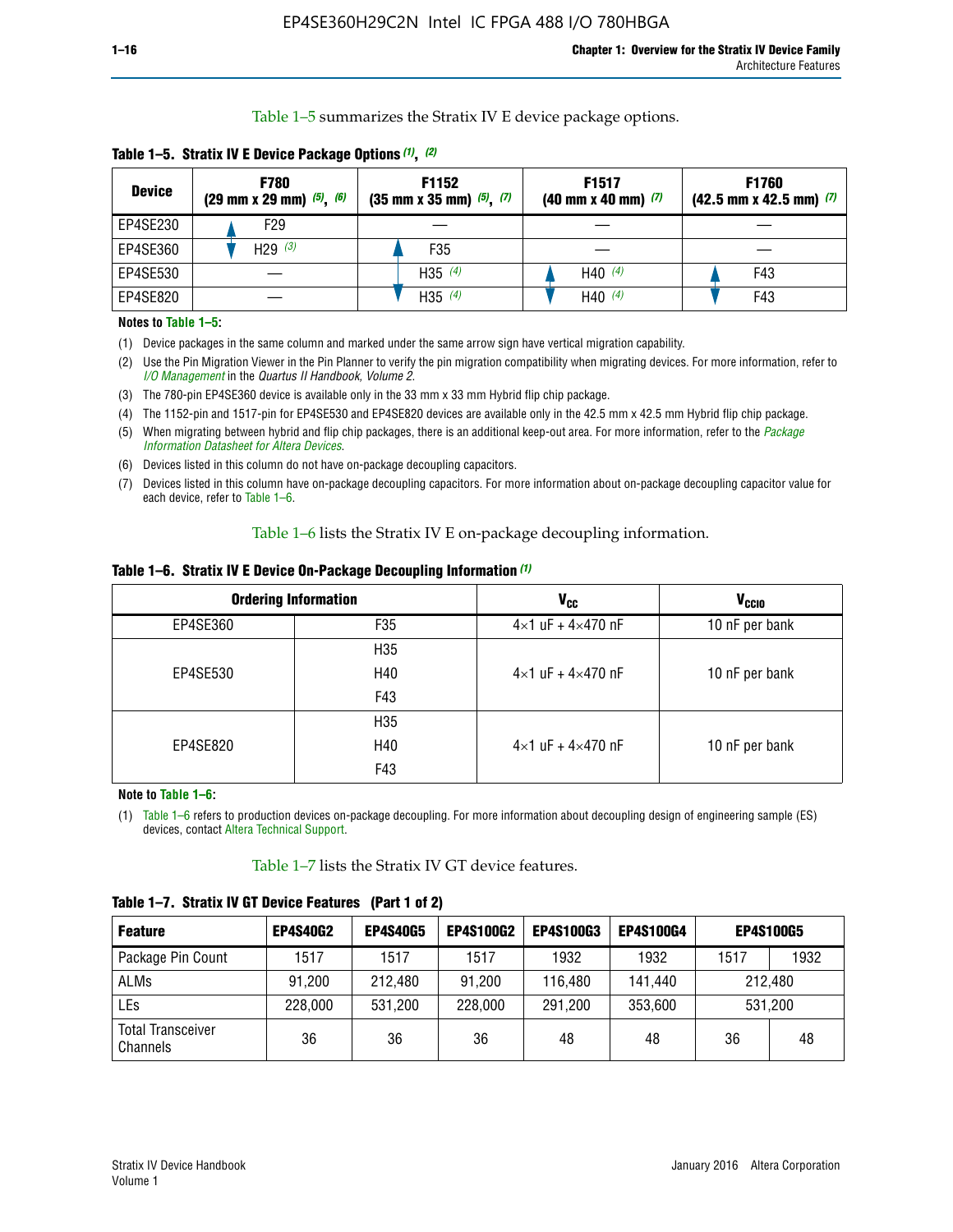#### **Table 1–7. Stratix IV GT Device Features (Part 2 of 2)**

| <b>Feature</b>                                                                     | <b>EP4S40G2</b> | <b>EP4S40G5</b> | <b>EP4S100G2</b> | <b>EP4S100G3</b> | EP4S100G4      | <b>EP4S100G5</b> |                           |
|------------------------------------------------------------------------------------|-----------------|-----------------|------------------|------------------|----------------|------------------|---------------------------|
| 10G Transceiver<br><b>Channels</b><br>(600 Mbps - 11.3 Gbps)<br>with $PMA + PCS$ ) | 12              | 12              | 24               | 24               | 24             | 24               | 32                        |
| 8G Transceiver<br>Channels<br>(600 Mbps - 8.5 Gbps<br>with PMA + PCS) $(1)$        | 12              | 12              | $\mathbf 0$      | 8                | 8              | $\mathbf 0$      | $\pmb{0}$                 |
| PMA-only CMU<br>Channels<br>(600 Mbps- 6.5 Gbps)                                   | 12              | 12              | 12               | 16               | 16             | 12               | 16                        |
| PCIe hard IP Blocks                                                                | $\overline{2}$  | $\overline{2}$  | $\overline{2}$   | 4                | $\overline{4}$ | $\overline{2}$   | $\overline{4}$            |
| High-Speed LVDS<br><b>SERDES</b><br>(up to 1.6 Gbps) $(2)$                         | 46              | 46              | 46               | 47               | 47             | 46               | 47                        |
| SP1-4.2 Links                                                                      | $\overline{2}$  | $\overline{2}$  | $\overline{2}$   | $\overline{2}$   | $\overline{2}$ | $\overline{2}$   | $\overline{2}$            |
| <b>M9K Blocks</b><br>(256 x 36 bits)                                               | 1,235           | 1,280           | 1,235            | 936              | 1,248          |                  | 1,280                     |
| M144K Blocks<br>(2048 x 72 bits)                                                   | 22              | 64              | 22               | 36               | 48             |                  | 64                        |
| Total Memory (MLAB +<br>M9K + M144K) Kb                                            | 17,133          | 27,376          | 17,133           | 17,248           | 22,564         |                  | 27,376                    |
| <b>Embedded Multipliers</b><br>$18 \times 18^{(3)}$                                | 1,288           | 1,024           | 1,288            | 832              | 1,024          |                  | 1,024                     |
| PLLs                                                                               | 8               | 8               | 8                | 12               | 12             | 8                | 12                        |
| User I/Os $(4)$ , $(5)$                                                            | 654             | 654             | 654              | 781              | 781            | 654              | 781                       |
| Speed Grade<br>(fastest to slowest)                                                | $-1, -2, -3$    | $-1, -2, -3$    | $-1, -2, -3$     | $-1, -2, -3$     | $-1, -2, -3$   |                  | $-1, -2, -3$ $-1, -2, -3$ |

**Notes to Table 1–7:**

(1) You can configure all 10G transceiver channels as 8G transceiver channels. For example, the EP4S40G2F40 device has twenty-four 8G transceiver channels and the EP4S100G5F45 device has thirty-two 8G transceiver channels.

(2) Total pairs of high-speed LVDS SERDES take the lowest channel count of  $R_X/T_X$ .

(3) Four multiplier adder mode.

(4) The user I/O count from the pin-out files include all general purpose I/Os, dedicated clock pins, and dual purpose configuration pins. Transceiver pins and dedicated configuration pins are not included in the pin count.

(5) This data is preliminary.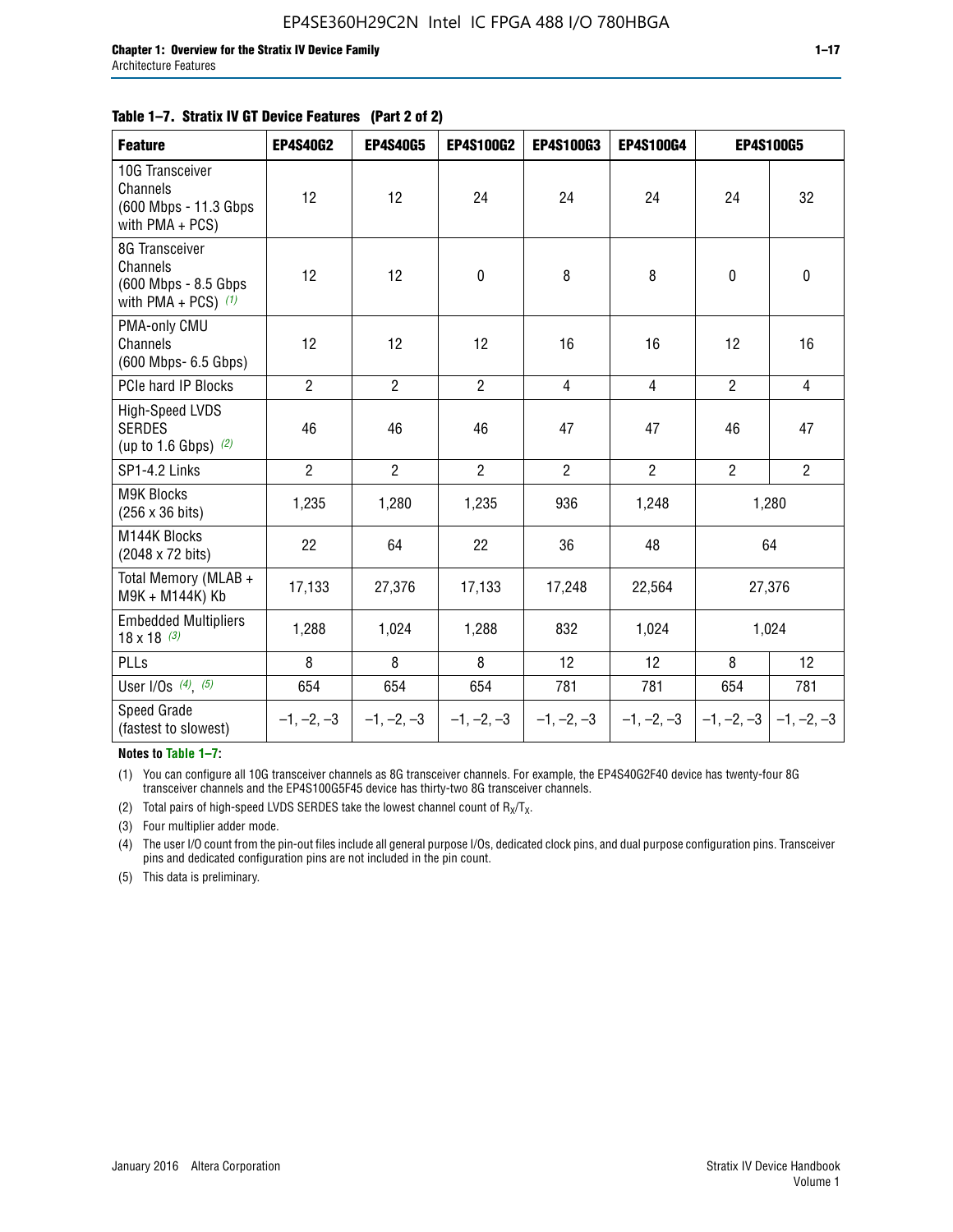Table 1–8 lists the resource counts for the Stratix IV GT devices.

| <b>Device</b>                      | <b>1517 Pin</b><br><b>1932 Pin</b><br>$(40 \text{ mm} \times 40 \text{ mm})$ $(3)$<br>(45 mm x 45 mm) |     |  |
|------------------------------------|-------------------------------------------------------------------------------------------------------|-----|--|
| <b>Stratix IV GT 40 G Devices</b>  |                                                                                                       |     |  |
| EP4S40G2                           | F40                                                                                                   |     |  |
| EP4S40G5                           | H40 $(4)$ , $(5)$                                                                                     |     |  |
| <b>Stratix IV GT 100 G Devices</b> |                                                                                                       |     |  |
| EP4S100G2                          | F40                                                                                                   |     |  |
| EP4S100G3                          |                                                                                                       | F45 |  |
| EP4S100G4                          |                                                                                                       | F45 |  |
| EP4S100G5                          | (5)<br>$(4)$ ,<br>H40                                                                                 | F45 |  |

#### **Notes to Table 1–8:**

(1) This table represents pin compatability; however, it does not include hard IP block placement compatability.

- (2) Devices under the same arrow sign have vertical migration capability.
- (3) When migrating between hybrid and flip chip packages, there is an additional keep-out area. For more information, refer to the *[Altera Device Package Information Data Sheet](http://www.altera.com/literature/ds/dspkg.pdf)*.
- (4) EP4S40G5 and EP4S100G5 devices with 1517 pin-count are only available in 42.5-mm x 42.5-mm Hybrid flip chip packages.
- (5) If you are using the hard IP block, migration is not possible.

Table 1–9 lists the Stratix IV GT on-package decoupling information.

**Table 1–9. Stratix IV GT Device On-Package Decoupling Information** *(1)*

| <b>Ordering</b><br><b>Information</b> | Vcc                                 | <b>V<sub>CCIO</sub></b> | V <sub>CCL GXB</sub>            | V <sub>CCA L/R</sub> | V <sub>CCT L/R</sub> | V <sub>CCR_L/R</sub> |
|---------------------------------------|-------------------------------------|-------------------------|---------------------------------|----------------------|----------------------|----------------------|
| EP4S40G2F40                           | $2 \times 1$ uF + $2 \times 470$ nF | 10 nF per bank $(2)$    | 100 nF per<br>transceiver block | $100$ nF             | $100$ nF             | $100$ nF             |
| EP4S100G2F40                          |                                     |                         |                                 |                      |                      |                      |
| EP4S100G3F45                          |                                     | 10 nF per bank $(2)$    | 100 nF per<br>transceiver block | $100$ nF             | $100$ nF             | $100$ nF             |
| EP4S100G4F45                          | $4\times1$ uF + $4\times470$ nF     |                         |                                 |                      |                      |                      |
| EP4S40G5H40                           |                                     |                         |                                 |                      |                      |                      |
| EP4S100G5H40                          |                                     |                         |                                 |                      |                      |                      |
| EP4S100G5F45                          |                                     |                         |                                 |                      |                      |                      |

**Notes to Table 1–9:**

(1) Table 1–9 refers to production devices on-package decoupling. For more information about decoupling design of engineering sample (ES) devices, contact [Altera Technical Support](http://mysupport.altera.com/eservice/login.asp).

(2) For I/O banks  $3(*)$ ,  $4(*)$ ,  $7(*)$ , and  $8(*)$  only. There is no OPD for I/O bank  $1(*)$ ,  $2(*)$ ,  $5(*)$ , and  $6(*)$ .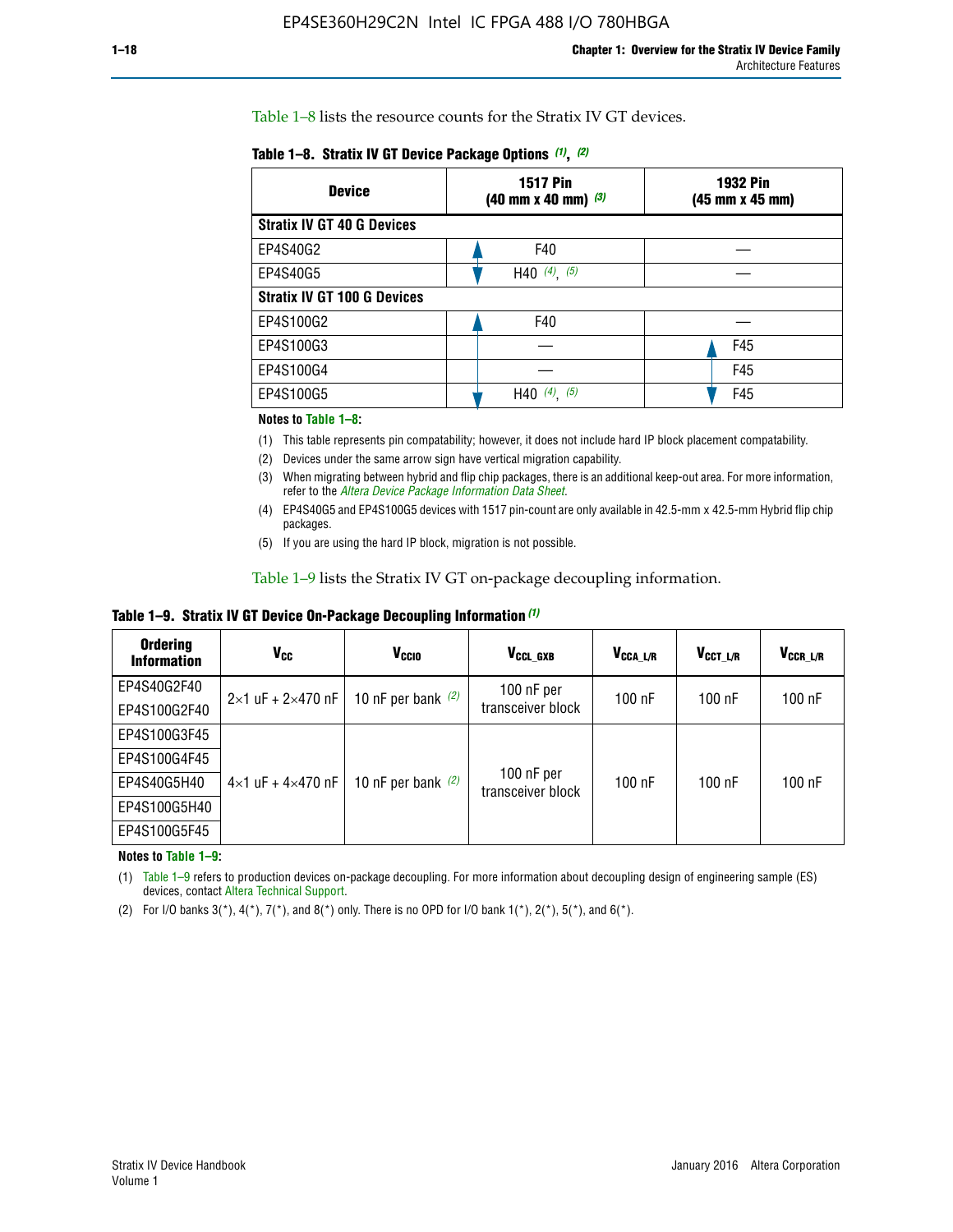# **Integrated Software Platform**

The Quartus II software provides an integrated environment for HDL and schematic design entry, compilation and logic synthesis, full simulation and advanced timing analysis, SignalTap II Logic Analyzer, and device configuration of Stratix IV designs. The Quartus II software provides the MegaWizard<sup> $M$ </sup> Plug-In Manager user interface to generate different functional blocks, such as memory, PLL, and digital signal processing logic. For transceivers, the Quartus II software provides the ALTGX MegaWizard Plug-In Manager interface that guides you through configuration of the transceiver based on your application requirements.

The Stratix IV GX and GT transceivers allow you to implement low-power and reliable high-speed serial interface applications with its fully reconfigurable hardware, optimal signal integrity, and integrated Quartus II software platform.

For more information about the QuarJanuary2016tus II software features, refer to the *[Quartus II Handbook](http://www.altera.com/literature/lit-qts.jsp)*.

# **Ordering Information**

This section describes the Stratix IV E, GT, and GX devices ordering information. Figure 1–4 shows the ordering codes for Stratix IV GX and E devices.



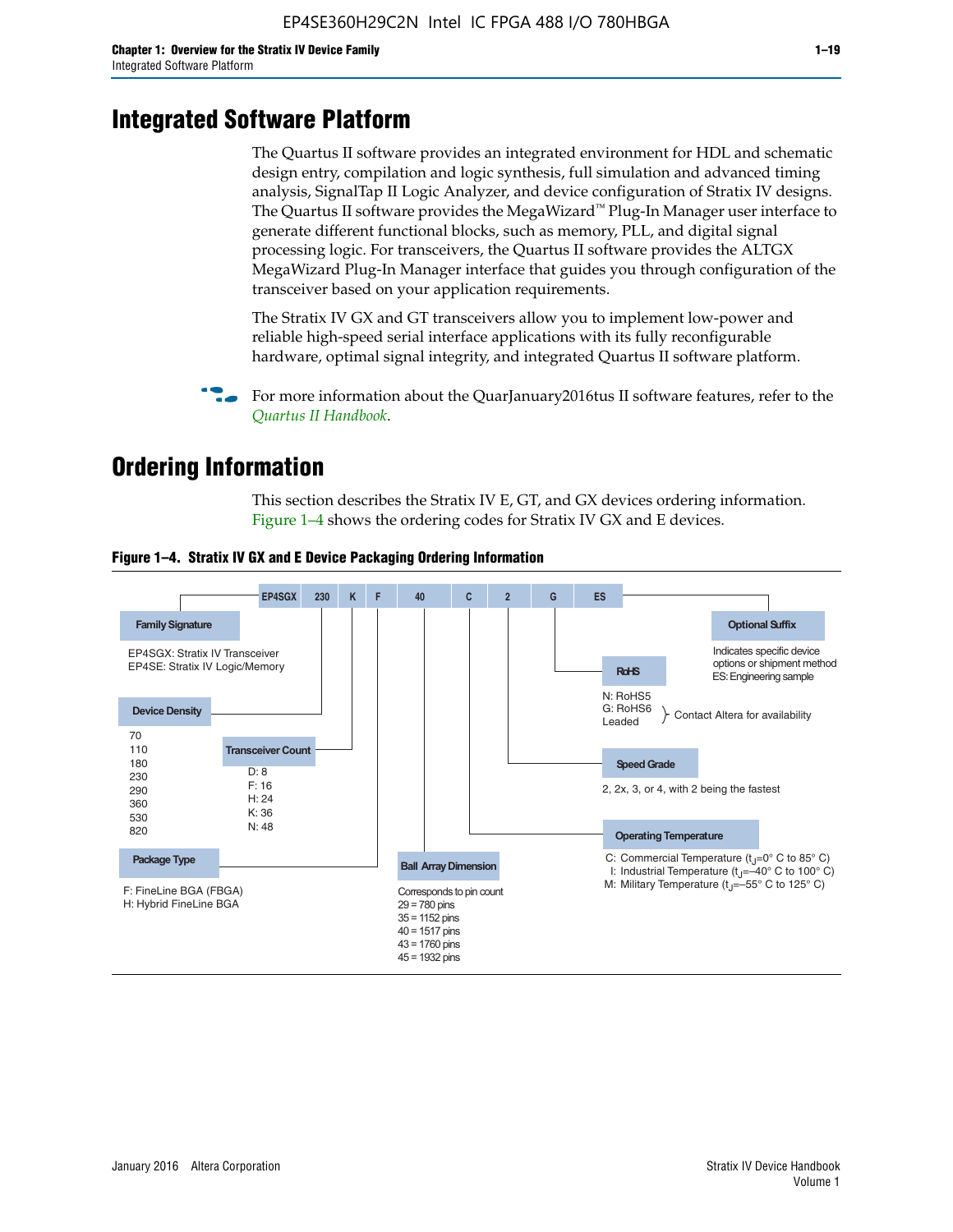Figure 1–5 shows the ordering codes for Stratix IV GT devices.





# **Document Revision History**

Table 1–10 lists the revision history for this chapter.

|  | Table 1–10. Document Revision History (Part 1 of 2) |  |  |
|--|-----------------------------------------------------|--|--|
|--|-----------------------------------------------------|--|--|

| <b>Date</b>       | <b>Version</b> | <b>Changes</b>                                              |
|-------------------|----------------|-------------------------------------------------------------|
| January 2016      | 3.5            | ■ Updated Figure $1-4$ with new RoHS information            |
| September 2012    | 3.4            | ■ Updated Table 1–1 to close FB $#30986$ .                  |
|                   |                | Updated Table $1-2$ and Table $1-5$ to close FB $\#31127$ . |
| June 2011         | 3.3            | $\blacksquare$ Added military temperature to Figure 1–4.    |
| February 2011     | 3.2            | ■ Updated Table 1–7 and Table 1–8.                          |
|                   |                | • Applied new template.                                     |
|                   |                | Minor text edits.                                           |
| <b>March 2010</b> | 3.1            | ■ Updated Table 1–1, Table 1–2, and Table 1–7.              |
|                   |                | ■ Updated Figure $1-3$ .                                    |
|                   |                | Updated the "Stratix IV GT Devices" section.                |
|                   |                | Added two new references to the Introduction section.       |
|                   |                | Minor text edits.                                           |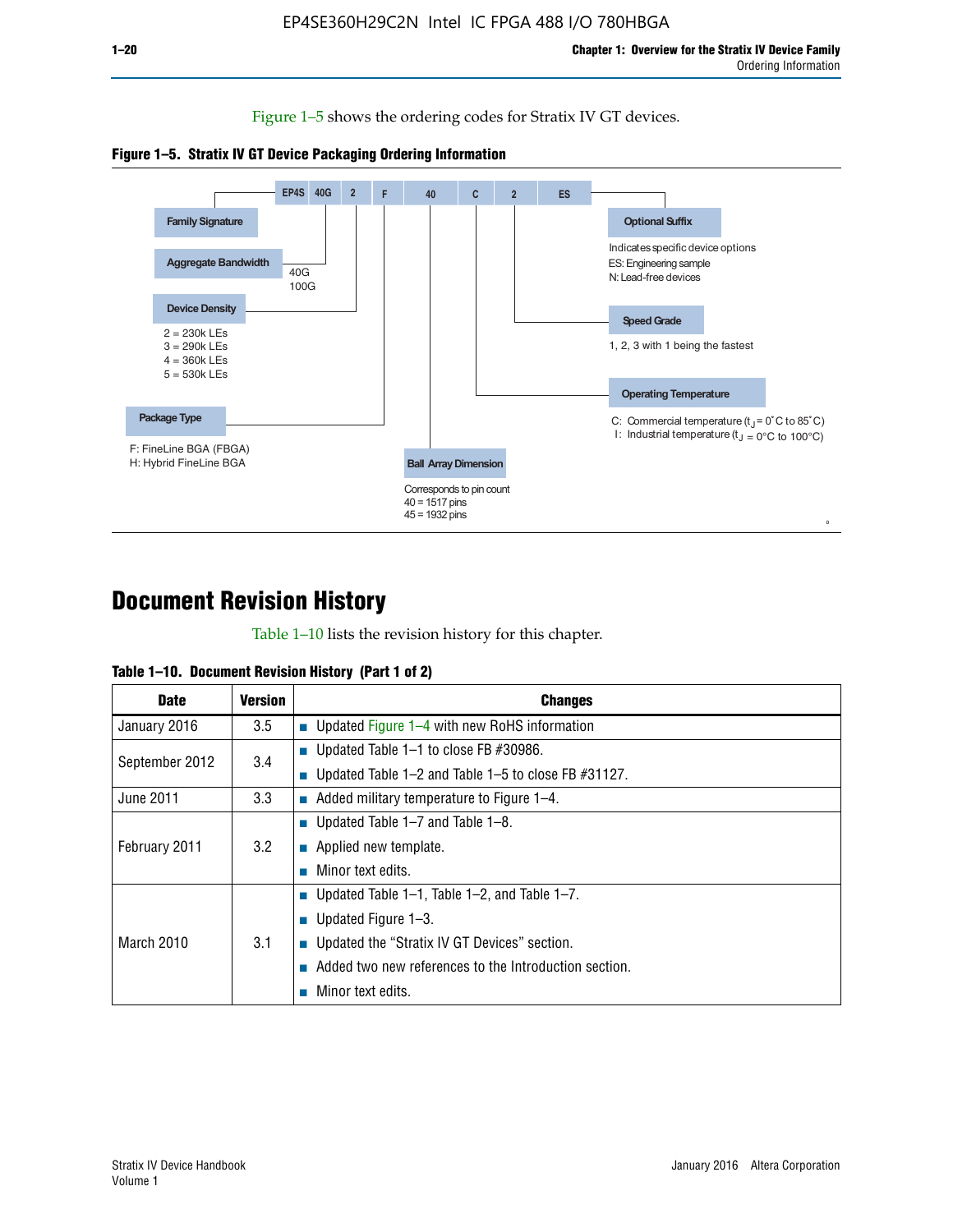#### **Table 1–10. Document Revision History (Part 2 of 2)**

| <b>Date</b>      | <b>Version</b> | <b>Changes</b>                                                                                                                                                                                                                                                                    |  |
|------------------|----------------|-----------------------------------------------------------------------------------------------------------------------------------------------------------------------------------------------------------------------------------------------------------------------------------|--|
| November 2009    | 3.0            | ■ Updated the "Stratix IV Device Family Overview", "Feature Summary", "Stratix IV GT<br>Devices", "High-Speed Transceiver Features", "FPGA Fabric and I/O Features", "Highest<br>Aggregate Data Bandwidth", "System Integration", and "Integrated Software Platform"<br>sections. |  |
|                  |                | $\blacksquare$ Added Table 1-3, Table 1-6, and Table 1-9.                                                                                                                                                                                                                         |  |
|                  |                | $\blacksquare$ Updated Table 1-1, Table 1-2, Table 1-4, Table 1-5, Table 1-7, and Table 1-8.                                                                                                                                                                                      |  |
|                  |                | ■ Updated Figure 1–3, Figure 1–4, and Figure 1–5.                                                                                                                                                                                                                                 |  |
|                  |                | $\blacksquare$ Minor text edits.                                                                                                                                                                                                                                                  |  |
| <b>June 2009</b> | 2.4            | $\blacksquare$ Updated Table 1-1.                                                                                                                                                                                                                                                 |  |
|                  |                | $\blacksquare$ Minor text edits.                                                                                                                                                                                                                                                  |  |
|                  |                | $\blacksquare$ Added Table 1–5, Table 1–6, and Figure 1–3.                                                                                                                                                                                                                        |  |
|                  |                | $\blacksquare$ Updated Figure 1-5.                                                                                                                                                                                                                                                |  |
| April 2009       | 2.3            | Updated Table $1-1$ , Table $1-2$ , Table $1-3$ , and Table $1-4$ .                                                                                                                                                                                                               |  |
|                  |                | ■ Updated "Introduction", "Feature Summary", "Stratix IV GX Devices", "Stratix IV GT<br>Devices", "Architecture Features", and "FPGA Fabric and I/O Features"                                                                                                                     |  |
|                  | 2.2            | ■ Updated "Feature Summary", "Stratix IV GX Devices", "Stratix IV E Device", "Stratix IV<br>GT Devices", "Signal Integrity"                                                                                                                                                       |  |
| March 2009       |                | Removed Tables 1-5 and 1-6                                                                                                                                                                                                                                                        |  |
|                  |                | $\blacksquare$ Updated Figure 1-4                                                                                                                                                                                                                                                 |  |
|                  |                | ■ Updated "Introduction", "Feature Summary", "Stratix IV Device Diagnostic Features",<br>"Signal Integrity", "Clock Networks", "High-Speed Differential I/O with DPA and Soft-<br>CDR", "System Integration", and "Ordering Information" sections.                                |  |
|                  |                | Added "Stratix IV GT 100G Devices" and "Stratix IV GT 100G Transceiver Bandwidth"<br>sections.                                                                                                                                                                                    |  |
| March 2009       | 2.1            | ■ Updated Table 1–1, Table 1–2, Table 1–3, and Table 1–4.                                                                                                                                                                                                                         |  |
|                  |                | $\blacksquare$ Added Table 1–5 and Table 1–6.                                                                                                                                                                                                                                     |  |
|                  |                | ■ Updated Figure 1–3 and Figure 1–4.                                                                                                                                                                                                                                              |  |
|                  |                | $\blacksquare$ Added Figure 1-5.                                                                                                                                                                                                                                                  |  |
|                  |                | Removed "Referenced Documents" section.                                                                                                                                                                                                                                           |  |
| November 2008    | 2.0            | Updated "Feature Summary" on page 1-1.                                                                                                                                                                                                                                            |  |
|                  |                | ■ Updated "Stratix IV Device Diagnostic Features" on page 1-7.                                                                                                                                                                                                                    |  |
|                  |                | Updated "FPGA Fabric and I/O Features" on page 1-8.                                                                                                                                                                                                                               |  |
|                  |                | $\blacksquare$ Updated Table 1-1.                                                                                                                                                                                                                                                 |  |
|                  |                | Updated Table 1-2.<br>П                                                                                                                                                                                                                                                           |  |
|                  |                | Updated "Table 1-5 shows the total number of transceivers available in the Stratix IV GT<br>Device." on page 1-15.                                                                                                                                                                |  |
| <b>July 2008</b> | 1.1            | Revised "Introduction".                                                                                                                                                                                                                                                           |  |
| May 2008         | 1.0            | Initial release.                                                                                                                                                                                                                                                                  |  |